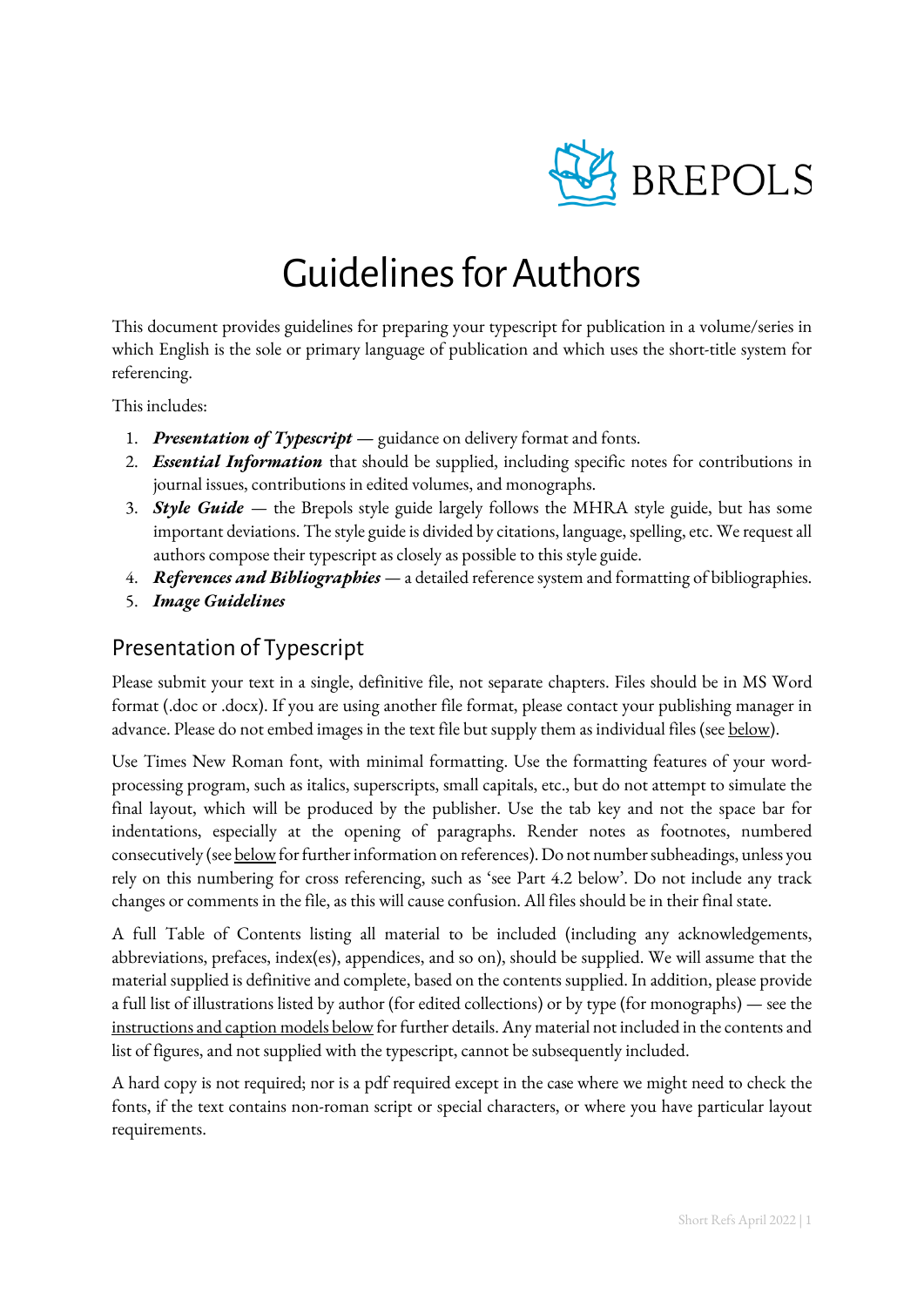Please pay careful attention to the details given in th[e style guide](#page-2-0) below concerning spelling, punctuation, reference style, etc. It is expected that all manuscripts received will conform with this style guide.

#### *Index(es)*

It is highly recommended to start compiling your index(es) as soon as your typescript is complete, and certainly before submitting the final version of your text, as indexing will allow you to find and correct many inconsistencies, typos, and other avoidable errors. However, do not add page references until your text is typeset and the pagination final.

We can accommodate indexes generated either by the automatic index functionality offered by MS Word, or a traditional, manual index.

#### *Fonts*

Passages in non-roman alphabets (like Greek, Arabic, Hebrew, etc.), special characters, and characters with diacritics should be written in Times New Roman. If this is not possible, another Unicode font needs to be used. Do not use the Symbol font to insert characters, as it is not Unicode compliant.

Files in which TrueType fonts, pre-Unicode legacy fonts, and other non-Unicode fonts are used cannot be accepted. These fonts cannot be converted to the font we are using for typesetting, and therefore characters in these fonts will not be rendered correctly in the typeset text. Please note that for legal reasons we cannot use any embedded fonts for typesetting. Fonts are subject to copyright restrictions and come with licenses, so using embedded fonts for which we do not have a license in typesetting is an infringement of copyright.

If you have any doubts regarding the font that you are using or when no Unicode font exists for the character set you need, contact your publishing manager in advance.

Texts that include special characters or letters from non-Latin or extended Latin alphabets should be submitted with an accompanying pdf of the text.

#### *Order of Parts of a Book*

The parts of a book in Brepols publications should be arranged in the following order (please note that not all items listed below are required):

Title page Dedication or epigraph Contents list List of illustrations List of contributors Foreword (by someone other than the author) Author's preface Acknowledgements (if not included in the author's preface) List of abbreviations Introduction Text Appendix or appendices

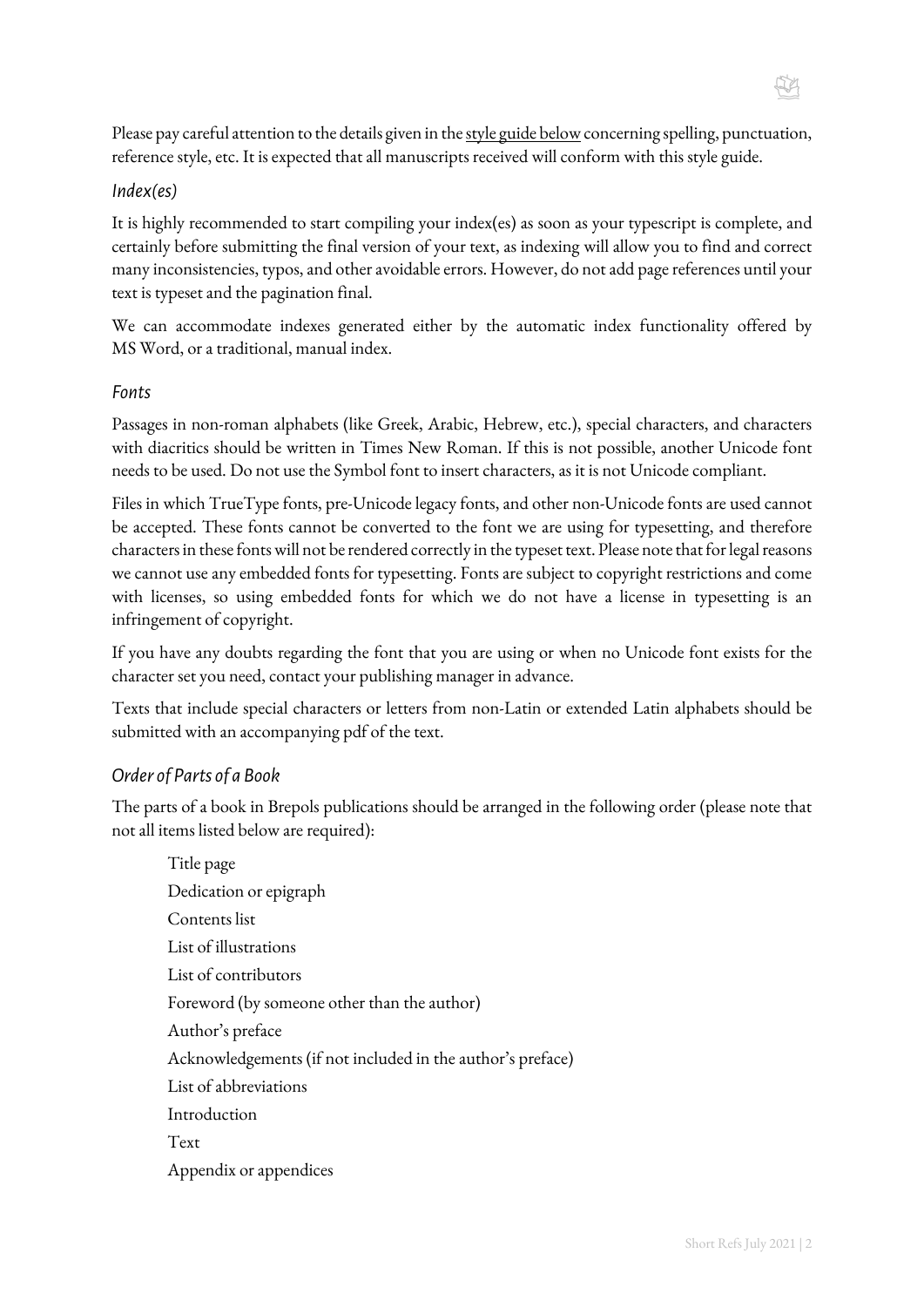Glossary Bibliography Index or indexes

## Essential Information

### *Contributions in Edited Volumes*

Each article should include a short biography of 15–30 words listing the author's professional affiliation (and ideally, email address). This should be provided on the first page underneath the title/before the start of the essay.

Footnote references should be given using a short-title system (explained in more detail [below\)](#page-8-0). Each article in the collection should include a comprehensive bibliography for every work cited, provided at the end of the chapter.

We encourage including an English-language abstract and 5-10 keywords for all articles. These abstracts and keywords should be provided on the first page underneath the title and before the start of the essay.

#### *Contributions in Journal Issues*

Each article should include:

- a short biography of 15–30 words listing the author's professional affiliation and professional email address
- an abstract, in English, of 80–130 words
- 5–10 keywords

This should be provided on the first page underneath the title and before the start of the essay.

Footnote references should be given using the short-title system (explained in more detail [below\)](#page-8-0). Each article should also include a comprehensive bibliography for every work cited, provided at the end of the chapter.

#### *Monographs*

Following the models for footnotes and bibliographic references in the [style guide](#page-2-0) below, please follow the short-title system in the footnotes and provide a comprehensive bibliography for every work cited.

## <span id="page-2-0"></span>Style Guide

Please use the following style guide for formatting the text and references of your book. This has been adapted from the MHRA style book (<http://www.mhra.org.uk/style/introduction.html>), which may have some further examples and details, but in some important aspects (especially the references) we have altered, adapted, or simplified the MHRA style for our publications, so please adopt the guidelines below. The following sections relate to:

- **[Spelling](#page-3-0)**
- Names of Places and People
- [Dates](#page-3-2)
- [Numbers](#page-3-3)
- **[Capitalization](#page-6-0)**
- [Titles, Subtitles, and Subheadings](#page-6-1)
- [Italics, Roman, and Boldface](#page-7-0)
- [Quotations](#page-7-1)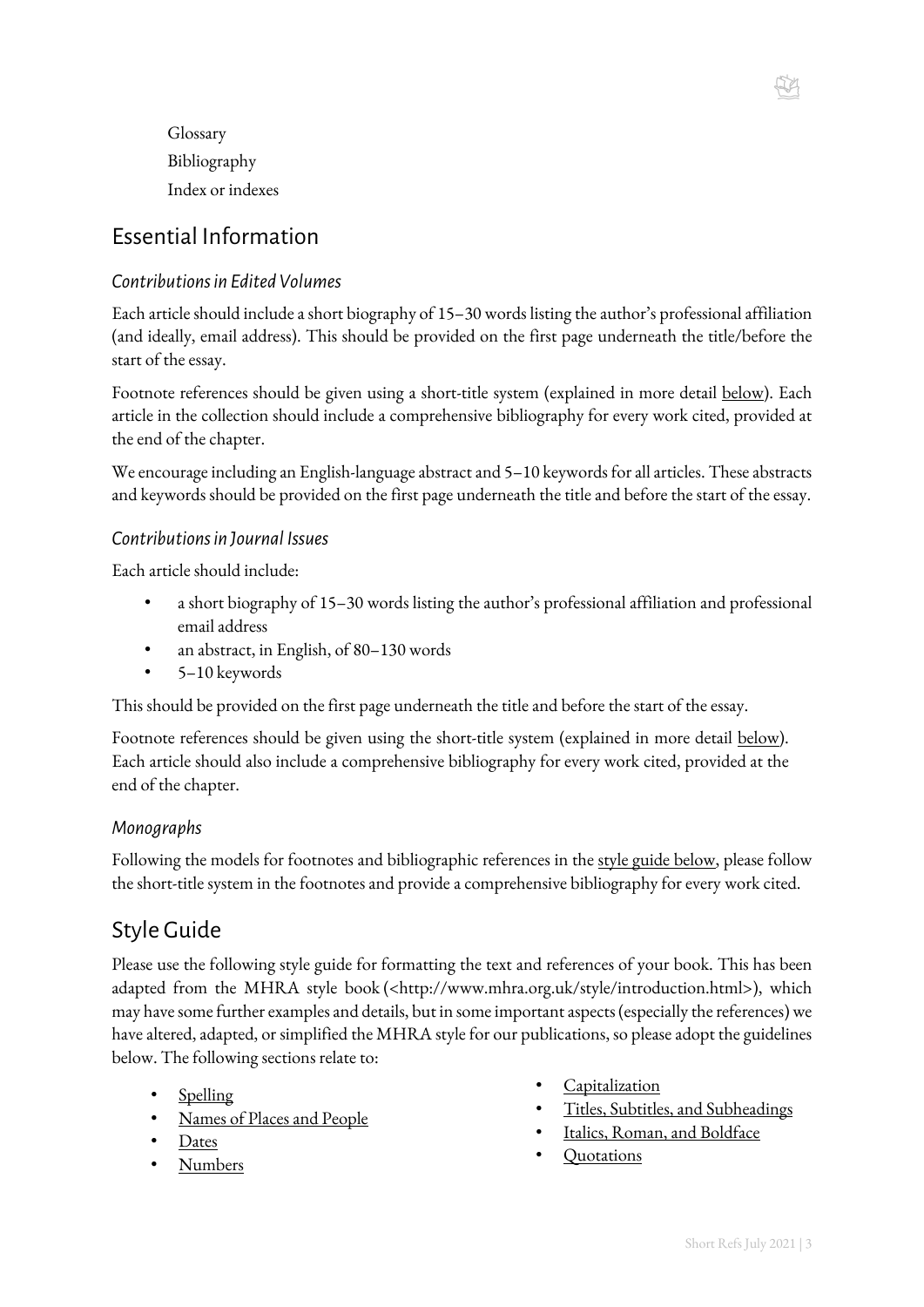- [Abbreviations](#page-4-0)
- [Punctuation](#page-5-0)

## <span id="page-3-0"></span>*Spelling*

[1.1] Although Commonwealth and UK spelling (as given in the *Oxford English Dictionary* and its derivatives) is preferred, US spelling may be used, but either one should be followed consistently throughout the volume.

**[References](#page-8-0)** 

[1.2] The possessive form of names ending in -s, -z, -us, or -es use 's as normal, except for Greek or Hellenized words ending in -es:

e.g. Cyclops's, Jesus's, Alvarez's, Tacitus's, Jones's (but: Sophocles', Moses', Xerxes').

#### <span id="page-3-1"></span>*Names of Places and People*

[2.1] English forms of place names should be used where they exist:

e.g. Padua rather than Padova, Seville rather than Sevilla.

[2.2] Likewise, regions should remain in their English forms where these are well known:

e.g. Flanders, Tuscany.

[2.3] In other cases, use the native-language spelling but always in Latin script:

e.g. Paramythia rather than Παραμυθιά.

[2.4] Native-language forms of personal names should be used except in cases where the use of the Anglicized version has become ubiquitous:

e.g. Zenobia, rather than Bat-Zabbai.

#### <span id="page-3-2"></span>*Dates*

[3.1] The anno Domini system may be rendered with either the abbreviations BC/AD or BCE/CE, but must be consistent through the entire volume.

[3.2] Centuries should always be spelled out in full in the main prose:

e.g. in the twelfth century; a thirteenth-century manuscript.

<span id="page-3-4"></span>[3.3] Date ranges should always be given in full:

e.g. AD 1300–1327 and not AD 1300–27.

[3.4] For calendar dates, use the format '1 January 793' rather than 'January 1, 793'.

[3.5] The plural of 860 is 860s, not 860's or 860ies.

#### <span id="page-3-3"></span>*Numbers*

[4.1] Spell out numbers up to one hundred except when expressing dimensions, in statistical contexts, or in tables; use Arabic for 101+ except when beginning a sentence; spell out approximate numbers over one hundred:

e.g. Four different sites have now been excavated in this area. One hundred and thirty-seven glass beads were found. The cemetery contained 173 burials. The statue measured  $62 \times 72$  cm at its base.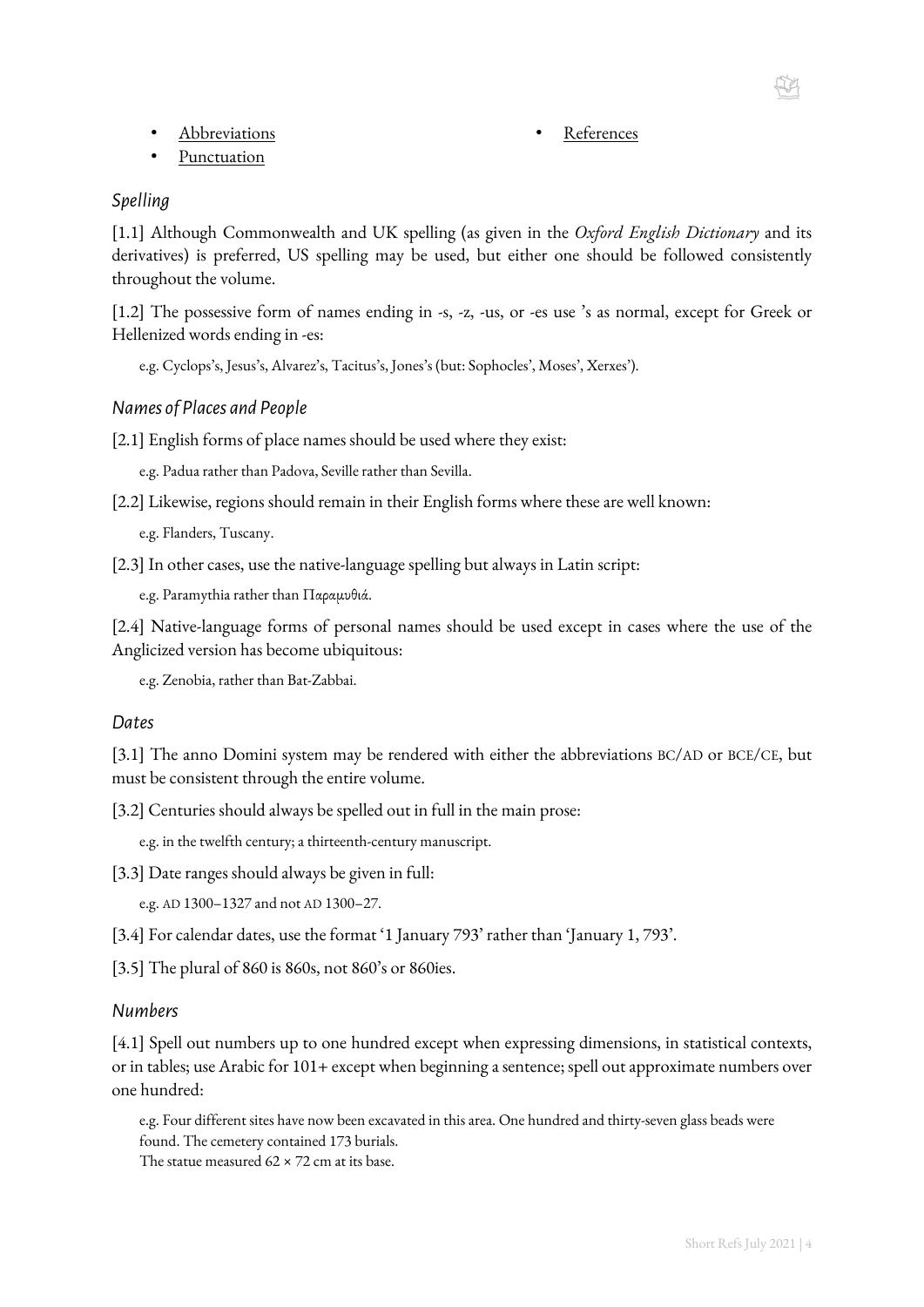

e.g. 5600, 24,000, 144,000, 1,200,000.

[4.3] With the exception of the full [date ranges rule above,](#page-3-4) inclusive numbers falling within the same hundred should include the last two figures:

e.g. 13–15, 44–48, 104–08, 100–22, 2533–39.

[4.4] Arabic numbers should be used for chapter numbers, journal numbers and the volume numbers of book series (even when the journal or book series uses roman numbers), figures, plates etc.:

e.g. Chapter 1; Fig. 2.4; *Journalof Ancient History*, 25 ; Brill's Series in Jewish Studies, 11.

[4.5] Use roman numerals, small capitals, for volume numbers, book numbers, and other major subdivisions of books or long poems, and for acts in plays. Use roman numerals in small capitals for sequential Bible books of the same name.

e.g. Herodotus, *Histories*, V. 2; *Hamlet*, X. 2; Weijers, *Le travail intellectuel*, VIII, p. 69; II Corinthians

[4.6] Use roman numerals, large capitals, for regnal numbers:

e.g. Edward IV, Pope Innocent III.

[4.7] Use Arabic for percentages and spell out per cent, except in statistical contexts or in tables (i.e. 50 per cent). Note the use of *per cent*and not *percent*.

[4.8] In non-statistical contexts, express weights and measures in words (e.g. 'He carried an ounce of sugar'); in statistical contexts express as figures with the appropriate abbreviations (e.g. 1 kg, 3½ in., 45 mm, 100lb).

[4.9] Money expressed in pounds, shillings, and/or pence should appear as £197 12s. 6d. The symbols for pound/lira, euro, dollar, yen, Deutschmark, and florin/guilder are  $f, f, f$ ,  $\mathcal{F}$ ,  $\mathcal{F}$ ,  $\mathcal{F}$ ,  $\mathcal{D}M$ , and fl; these symbols precede the number without a space (e.g. €15). For other currencies the symbol or abbreviation follows the number, number and currency separated with a space, e.g. 15 DKr.

#### <span id="page-4-0"></span>*Abbreviations*

[5.1] Contracted forms of words that end in the same letter as the full form, including plural -s, do not take a full stop; other abbreviations do:

e.g. Dr, edn, St, fols, vols, nos, eds, repr., trans., vol., pp., ed.

[5.2] Avoid starting sentences or footnotes with abbreviations that normally begin in lower case:

e.g. pp., i.e., *c.*, *s.v.*

[5.3] Do not use full stops for abbreviated standard reference works, journals,or series:

e.g. OED, OCD, PL, CSEL, CCSL.

[5.4] Please note the following abbreviations: *c.* (circa), not ca.; b. (birth/born), d. (died), r. (ruled), fl. (flourished).

[5.5] Use MS and MSS for manuscript shelf-mark citations and references but otherwise write the word 'manuscript' in full.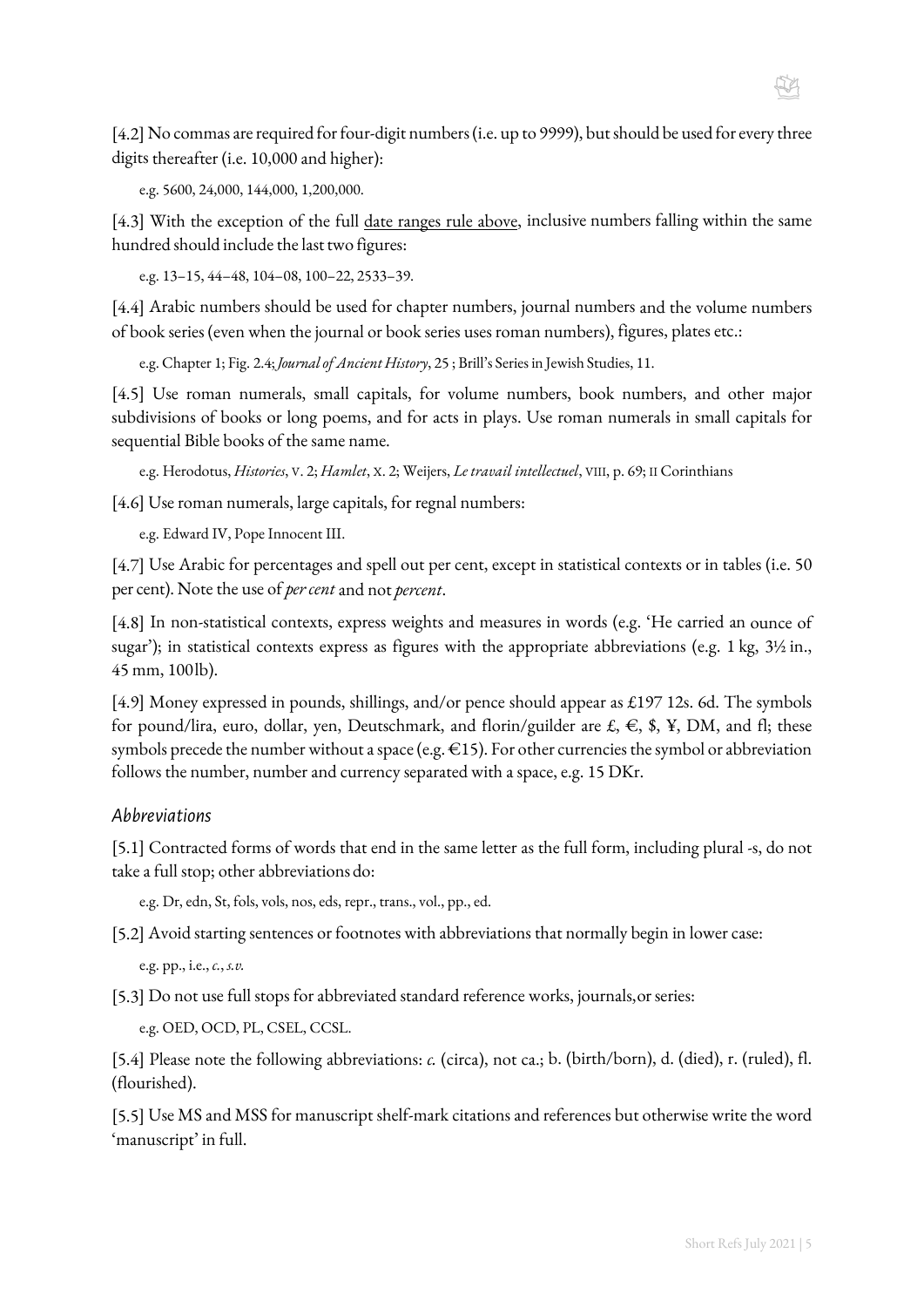#### <span id="page-5-0"></span>*Punctuation*

[6.1] Please use single quotation marks, aka inverted commas ('…'), for quotations. Only use double quotation marks ("…") to denote quotations within quotations.

e.g. As Valérie Gonzalez suggests, the description of the glass produces a 'sort of textual "icon", which "represents" an architectural feature one can enter, made with an overall glass setting, transparent, bright, white or green, isotropic, with a perceptible linear design', that conflates the isotropy of pattern with the deceptive nature of vision itself.

[6.2] When citing other languages, translate quotation marks from different systems (e.g. «...» or "...") into the forms listed in [6.1]:

e.g. In a letter addressed to Emperor Charles V (1549) declared Beltenbros (Prince Philip) the champion as 'garantie par les récits anciens' (as guaranteed by ancient tales).

<span id="page-5-1"></span>[6.3] Punctuation generally falls outside quotation marks unless the quotation forms a complete sentence and is separated from the preceding passage by a punctuation mark:

e.g. The anonymous author of the *De spiritu et anima* wrote: 'Those at sea, for instance, may see objects on the land as moving, whereas actually they are still.'

e.g. Dante describes a sacral quality: 'as in glass, in amber, or in crystal, a ray shines so that there is no interval between its coming and its pervading all, so did the triform effect ray forth from the Lord'.

[6.4] Place ellipses within square brackets when they indicate text omitted from a quotation. If the beginning of the sentence is omitted following the ellipses, begin with a capital letter. Do not use ellipses at the beginning of a quotation or at the end, unless there is a specific reason:

e.g. The king asked in his letter that Londoners grant le Heaumer 'the greatest grace and favour […] in matters of business that shall concern [him]'.

[6.5] Commas should appear before the final 'and'/'or' in a list of three or more items — the so-called 'Oxford' comma:

e.g. truth, grace, and beauty.

[6.6] Parentheses, aka round brackets, should be used for parenthetical statements within parentheses, rather than square brackets:

e.g. Such usage (which is also clear (but by no means ubiquitous) in the poetry of Horace) appears throughout the works under study here.

[6.7] Hyphenation is used where the first of two or more words is used adjectively:

e.g. 'a second-century seal' versus 'in the second century'.

However, please note that where one of the words is an adverb ending in -ly, hyphenation should not be used:

e.g. a rarely discovered item.

[6.8] Hyphenate adjectives and participles before a noun but do not hyphenate when following a noun:

e.g. 'the well-known scholar' vs 'the scholar that is well known'.

[6.9] If two or more points of the compass are used together, they should be hyphenated:

e.g. The excavation area is located on the north-east of the peninsula.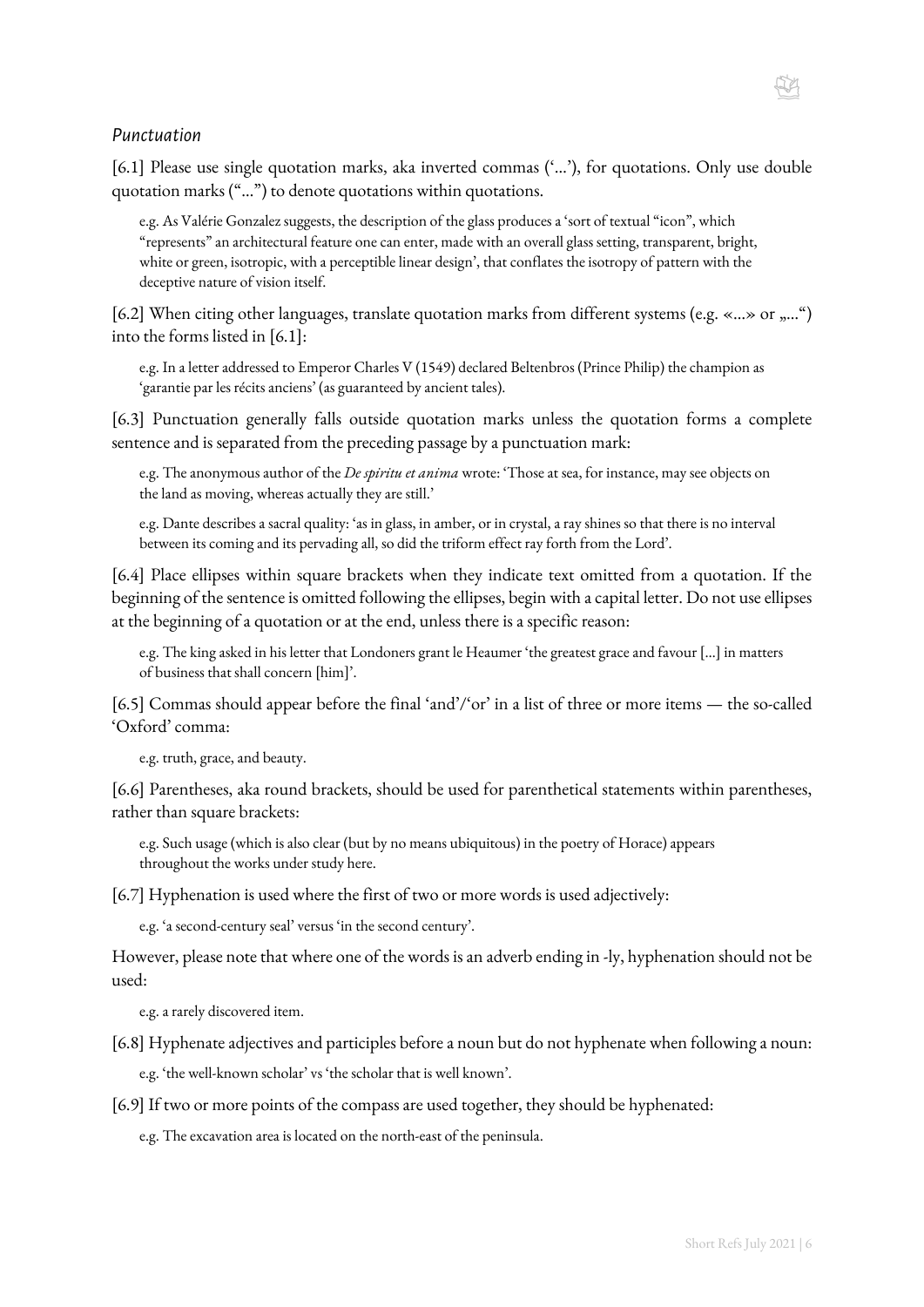#### <span id="page-6-0"></span>*Capitalization*

[7.1] Places, persons, days, and months are capitalized; nationalities and nouns deriving from people or languages are capitalized:

e.g. Rome, Tiberius, Sunday, October, Libyan.

[7.2] Similarly, nouns and adjectives of movements derived from personal nouns remain capitalized:

e.g. Christian, Platonism.

However, note biblical, not Biblical; satanic, not Satanic.

[7.3] Capitalize references to particular parts of a book:

e.g. Chapter 1, Appendix 2, Figure 8, Map 4.

NB. Please note that if you are citing a figure, table, or plate from a different publication as part of a reference, these should be cited using a lower-case initial:

e.g. see above, Fig. 6.2

*but* Drake 2019, fig. 3; Pruss 2021, pl. 5; Fallgren, 'Ritual Places', p. 64, fig. 5.1.

[7.4] Capitalize recognized historical or cultural periods, and unique events; but use lower case for adjectival usages of historical periods, and do not hyphenate:

e.g. Early Bronze Age, Late Iron Age, Late Antiquity, the Middle Ages (but the early Middle Ages, the late Middle Ages);

e.g. late antique, early medieval, late medieval (not late-medieval or Late Medieval), early modern.

[7.5] Capitals are not used for seasons or points of the compass (southern Italy, the south of Gaul) except when they indicate an official name or specificconcept:

e.g. in spring 349, south-western Italy, northern France, South America, the West.

[7.6] Capitals are used for titles when these appear in full or immediately preceding a personal name. Capitals are not used when the title is usedappositively:

e.g. Emperor Nero, the King of Carthage (but: Xerxes, emperor of Persia).

#### <span id="page-6-1"></span>*Titles, Subtitles, and Subheadings*

[8.1] Capitalization in book, chapter, and article titles should be applied as follows.

- In titles of works in English, the following are capitalized:
	- the initial letter of the first word;
	- all nouns, pronouns (except the relative 'that'), adjectives, verbs, adverbs, and subordinating conjunctions;
	- the first word after a colon in the title;

and the following are not capitalized:

• articles, possessive determiners ('my', etc.), prepositions, and the co-ordinating conjunctions 'and', 'but', 'or', and 'nor':

e.g. *Gods, Demons and Symbols of Ancient Mesopotamia: An Illustrated Dictionary*.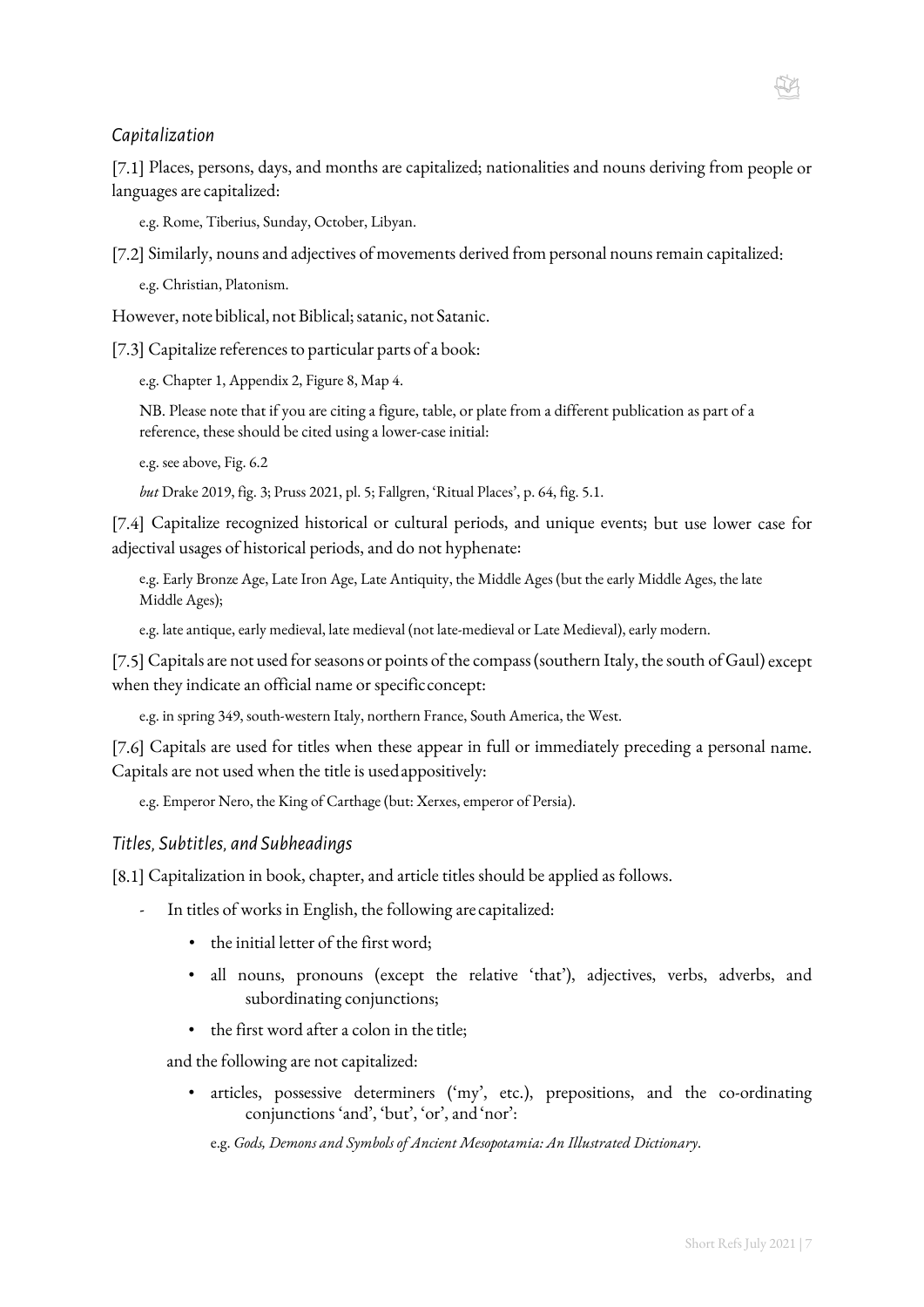- Inworks in ancient and medieval Latin,French,andmostotherRomancelanguages,onlythefirst word and proper nouns should be capitalized:

e.g. *Dendara V–VI: les cryptes du temple d'Hathor*.

- e.g. *De civitate Dei*.
- e.g. *Le virus de l'erreur: la controverse carolingienne sur la double prédestination*.
- In works in German only the first word and nouns shouldbe capitalized:

e.g. *Antike Spolien in der Architektur des Mittelalters und der Renaissance*.

[8.2] Do not number subheadings, unless you rely on this numbering for cross referencing, such as 'see Part 4.2 below'.

[8.3] No punctuation, other than question marks, should occur at the end of titles, subtitles, or subheadings.

#### <span id="page-7-0"></span>*Italics, Roman, and Boldface*

[9.1] Single words or short phrases in foreign languages, where these have not passed into regular English usage, should be italicized without quotation marks (e.g. 'The passage between the classical world and the medieval world makes all this *tabula rasa*'); direct quotations or more substantial quotations should be given in roman (i.e. regular/non-italic font) within quotation marks. See ['Quotations' below](#page-7-1) for further details.

[9.2] Use italics for titles of books and journals, but use quotation marks for dissertations, journal articles, and book chapters. See examples under ['Bibliographical References'](#page-9-0) below.

[9.3] Do not italicize the titles of religious scripture like 'the Bible', 'the Qur'ān', 'the Talmud' or the titles of biblical books.

[9.4] Do not set titles in roman when they are a part of a title; instead, use single quotationmarks (*A Study of 'Romeo and Juliet' in American Theatre*).

[9.5] Use Italics for *sic*, *s.v.*, and *c*. Do not italicize cf., e.g.,etc., viz.

[9.6] Use roman for punctuation following italicized text if the main sentence is in roman.

#### <span id="page-7-1"></span>*Quotations*

[10.1] Set long quotations (more than forty words of prose or more than two lines of verse) as block quotations, by indenting or by using a smaller font size; do not enclose within quotation marks.

[10.2] Short quotations run on with the main text. Enclose short quotations within single quotation marks, aka inverted commas ('…'), and only use double quotation marks ("…") to denote quotations within quotations.

[10.3] Quotations from a primary source provided in the main body of the text should include both the original language and a translation in modern English. Both should be in roman typeface, not italics. The translation should directly follow the quotation (within parentheses without quotation marks for shorter quotations, or immediately below in a second block quotation within parentheses without quotation marks, for long quotations). If followed consistently throughout the volume, the translation can also be given in a footnote.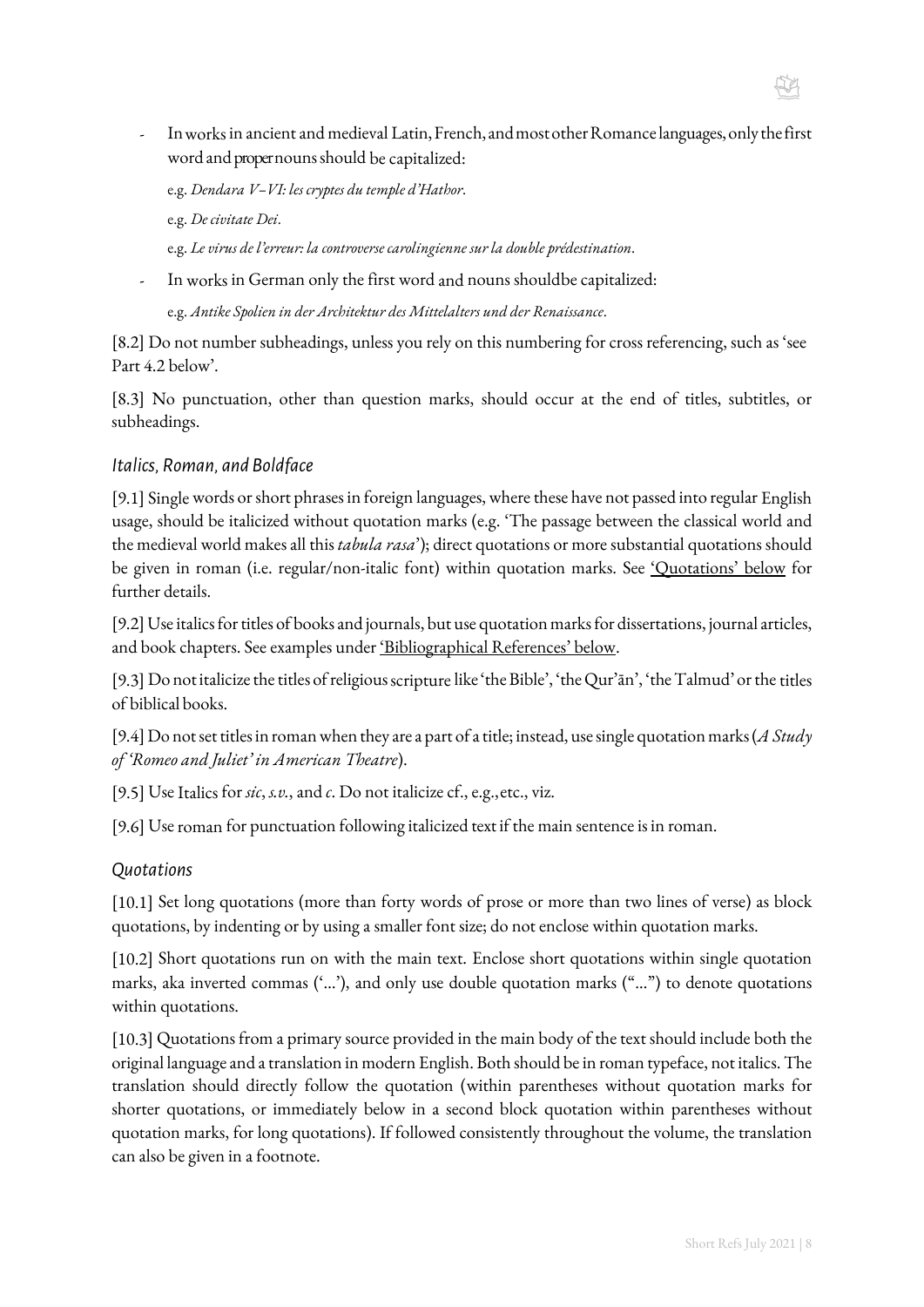Lancelot has been given lodgings in her family house, and is introduced to the maid by her brothers as 'li meldres chevaliers del monde' (the greatest knight in the world). The following scene then unfolds:

Et lors vient la pucele maintenant a Lancelot, si s'agenoille devant lui, et puis si li dist: 'Gentil hom, done moi [un] don pour amor de la rien el monde que tu plus aimes'. Et quant Lanceloz vit devant lui si bele damoisele a jenouz et si avenanz come ele estoit, si en fu trop corociez, et si li dist molt doucement: 'Ha! Damoiselle', fet il, 'levez sus, et si sachiez que il n'est riens en terre que gié poisse fere que gié n'en feïsse por ceste requeste qu vos m'avez orendroit ici fete'.

(And then the damsel went at once to Lancelot, and knelt before him, and then said to him: 'Gentle sir, grant me a boon for love of the thing which you love most in the world'. And when Lancelot saw before him such a beautiful damsel on her knees and how charming she was, it made him very upset, and he said to her very gently: 'Ah, damsel', he said, 'get up, and know that nothing on earth that I have the power to do I would not do for this request that you have made here and now'.)

[10.4] For verse citations, line breaks should be separated in consecutive text with a  $\vert$ .

[10.5] For passages of one or more words requiring editorial intervention, use [...] to indicate words suppressed by the editor, [*sic*] to acknowledge any errors in the source, 〈 〉 for words added by the editor, and \*\*\* for lacunae. For language-specific conventions, please ask your publishing manager.

For more details about punctuation and citations, see [above.](#page-5-1)

#### <span id="page-8-0"></span>*References*

#### Citations and Footnotes (short-title system)

[11.1] Footnote reference numbers should be located in the main text after a full stop or other punctuation; they should be marked with a superscript number using the automatic footnote functionality of your word-processing software.

[11.2] Each footnote should end with a full stop or other punctuation sign.

[11.3] Citations in the footnotes should be abbreviated using the short-title system (surname of author, followed by shortened form of book or chapter/article title, and page numbers (if applicable)), and followed with a full reference in the bibliography. Please make sure that the short form reference is clear and standardized throughout and that there is always a corresponding full reference in the bibliography. See samples below under 'Bibliographical References'.

[11.4] Place of publication and publisher required; use English forms for place of publication (thus Rome: Carocci, *not* Roma). For books published by the same publisher in more than one place, refer only to the first (so Leiden: Brill *not* Leiden-Boston: Brill).

[11.5] Supply forenames for names of people cited.

[11.6] Do not use ibid., id., ibidem, et al., passim, idem, eadem, loc. cit., op. cit., or other abbreviations.

[11.7] References citing three or more authors should be abbreviated in the footnotes in the form first author surname followed by 'and others' (rather than *et al.*), but all authors should be listed in the bibliography.

[11.8] Where possible, give specific page ranges, and avoid use of passim, ff., etc.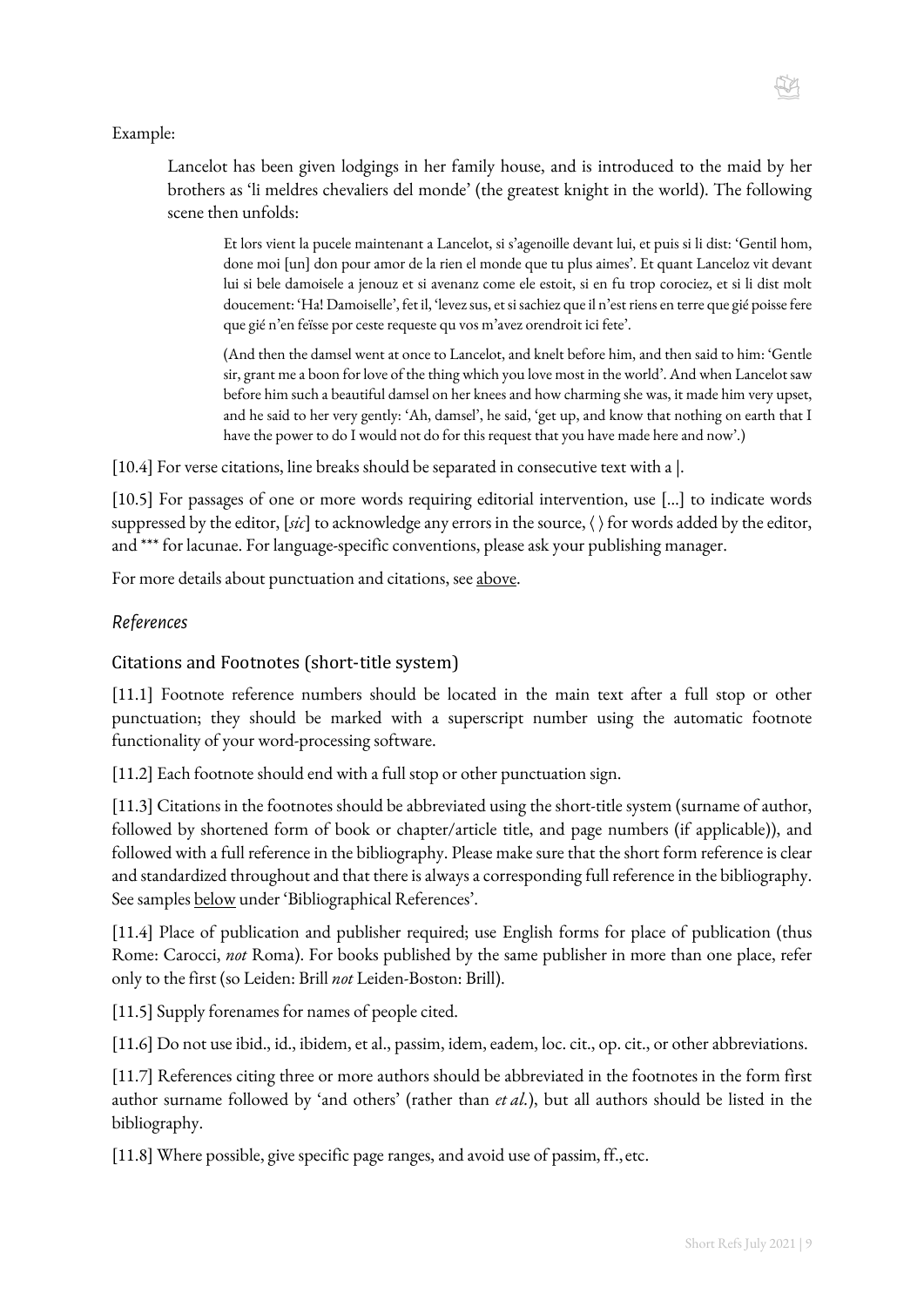#### <span id="page-9-0"></span>Bibliographical References (Short-title system)

[12.1.1] Bibliographies should be divided in the following sections:

- Manuscripts and Archival Sources, and other unedited material
- Primary Sources
- Secondary Studies

[12.1.2] The examples below provide template examples for formatting of references, both in the full bibliography and the related footnote references.

Manuscripts, Archival Sources, and Other Unedited Material

[12.2.1] Place names must accompany all MS short forms in the footnotes except for the most wellknown archives, namely the BL (London), BnF (Paris), and BAV (Città del Vaticano); see examples below.

[12.2.2] In footnotes, recto and verso should be abbreviated as r and v and given in superscript, e.g. fols 17<sup>v</sup>-19<sup>r</sup>.

| Full Form (Bibliography)                                                          | Abbreviated Form (References)                                                |
|-----------------------------------------------------------------------------------|------------------------------------------------------------------------------|
| Arras, Bibliothèque municipale, MS 1068                                           | Arras, BM, MS 1068                                                           |
| Cambridge, Fitzwilliam Museum, MS 20                                              | Cambridge, FM, MS 20                                                         |
| Città della Vaticano, Biblioteca Apostolica Vaticana, MS                          | BAV, MS Vat. Barb. 513, fol. 98v                                             |
| Vat. Barb. 513                                                                    |                                                                              |
| Durham, Cathedral Library, MS B. II. 1                                            | Durham, Cath. Libr., MS B. II. 1                                             |
| Leiden, Bibliotheek der Rijksuniversiteit, MS Voss. Lat. F. 18                    | Leiden, Bibl. RU, MS Voss. Lat. F. 18                                        |
| London, British Library, MS Arundel 155                                           | BL, MS Arundel 155                                                           |
| London, British Library, MS Cotton Caligula D.iii                                 | BL, MS Cotton Caligula D.iii, fol. 15 <sup>r</sup>                           |
| Munich, Bayerisches Staatsbibliothek, MS Clm. 4452                                | Munich, Bayerisches SB, MS Clm.<br>4452                                      |
| New York, Morgan Library and Museum (formerly Pierpont<br>Morgan Library), MS 162 | New York, Morgan Libr., MS 162,<br>fol. $62v$                                |
| New York, Morgan Library and Museum, MS 736                                       | New York, Morgan Libr., MS 736                                               |
| Oxford, Bodleian Library, MS Bodley 483                                           | Oxford, Bodl. Lib., MS Bodley 483,<br>fols 82 <sup>r</sup> -117 <sup>v</sup> |
| Oxford, Bodleian Library, MS Hatton 23                                            | Oxford, Bodl., MS Hatton 23                                                  |
| Paris, Bibliothèque nationale de France, MS fonds latin<br>14859                  | BnF, MS lat. 14859, fol. 233 <sup>va-b</sup>                                 |
| Paris, Bibliothèque nationale de France, MS fonds latin 6784                      | BnF, MS lat. 6784                                                            |
| Princeton, University Library, MS Garrett 114                                     | Princeton, UL, MS Garrett 114                                                |

#### Primary Sources

[12.3.1] References to primary sources should give both a work's internal structure (where available) and also page number of edition/translation being used. When you are using two or more editions of the same source, include the editor's name. Thus:

Frechulf, *Historiae*, I. 2. 17, p. 116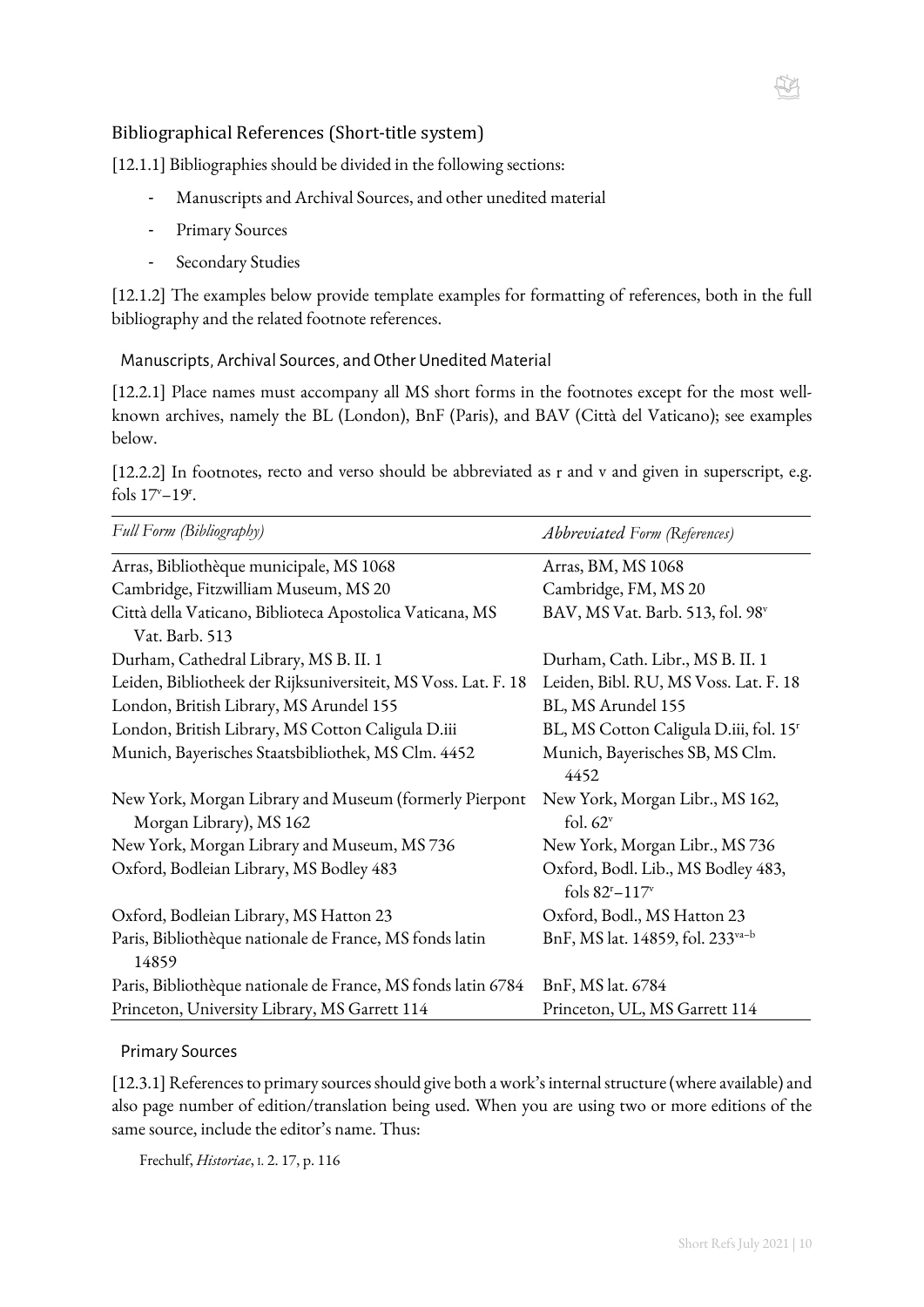Jordanes, *De summa temporum vel origine actibusque gentis Romanorum*, ch. 85, pp. 9–10

Farīd al-Dīn ʿAṭṭār, *Memorial of God's Friends*, p. 48

Bertha, *Vita Adelheidis*, ed. by Piesik, ch. 3, p. 29

[12.3.2] Biblical and classical texts can normally be cited in the footnotes alone, unless there is a specific need to provide the edition/translation used in the bibliography (in which case, follow the model for edited and translated works).

[12.3.3] References to biblical books, deuterocanonical books, and apocryphal books need only cite internal division (i.e. chapter and verse). Separate chapter and verse with a full stop and space. Use roman numerals in small capitals for sequential books of the same name.

Matthew 25. 6; II Kings 15. 5; I Peter 1. 3

[12.3.4] For Bible references, in the cases where the Vulgate numbering differs from modern versions (i.e. the Psalms), use the modern numbering and add the Vulgate in parentheses.

[12.3.5] For references to classical sources, please follow the conventional layout, as provided in the Loeb Classical Library or the Perseus Tufts Digital Library (references should be rendered according to standard book/chapter divisions):

e.g. Euseb., *Hist. eccl.*, I. 3; Tac., *Ann.*, IV. 34; Suet., *Aug.*; Amm. Marc., *Res gestae*, XXV. 7. 11

#### **For editions and translations of texts written by known, historical authors, use the following examples:**

| Full Form (Bibliography)                                                                                                                                                                                        | Abbreviated Form (References)                                           |
|-----------------------------------------------------------------------------------------------------------------------------------------------------------------------------------------------------------------|-------------------------------------------------------------------------|
| Alain de Lille, <i>De fide catholica contra hereticos</i> , ed. by<br>Jacques-Paul Migne, Patrologiae cursus completus:<br>series latina, 210 (Paris: Garnier, 1855), cols 305-430                              | Alain de Lille, De fide catholica contra hereticos,<br>I. 48, col. 354c |
| Isidore of Seville, Chronica, ed. by Jose Carlos Martin,<br>Corpus Christianorum Series Latina, 112 (Turnhout:<br>Brepols, 2003)                                                                                | Isidore of Seville, Chronica, II, 291-93, p. 141                        |
| Christine de Pizan, The Book of the City of Ladies,<br>trans. by Earl Jeffrey Richards, foreword by Natalie<br>Zemon Davis, rev. edn (New York: Persea, 1998)                                                   | Christine de Pizan, The Book of the City of Ladies,<br>ch. 1, pp. 3-4   |
| Petrus Comestor, Scolastica historia: Liber Genesis, ed. Petrus Comestor, Scolastica historia, 28, p. 54<br>by Agneta Sylwan, Corpus Christianorum<br>Continuatio Mediaeualis, 191 (Turnhout: Brepols,<br>2005) |                                                                         |
| Flodoard of Reims, Annales, in Les Annales de<br>Flodoard, ed. by Philippe Lauer (Paris: Picard, 1906)                                                                                                          | Flodoard, <i>Annales</i> , a. 951, p. 130                               |
| Farīd al-Dīn 'Attār, Farid Ad-Din 'Attār's Memorial<br>of God's Friends: Lives and Sayings of Sufis, trans. by<br>Paul Losensky (New York: Paulist Press, 2009)                                                 | Farid al-Din 'Attar, Memorial of God's Friends,<br>p. 48                |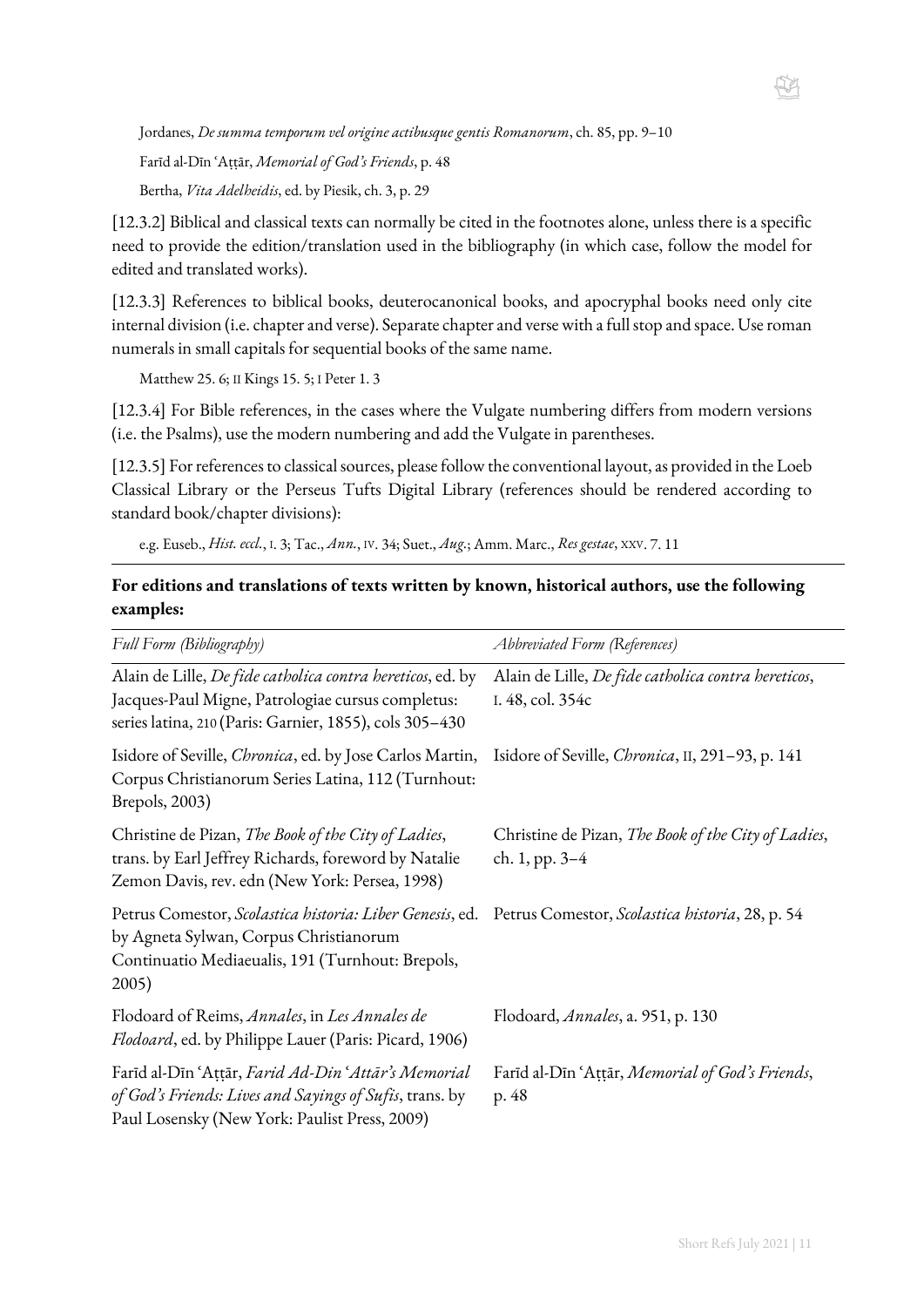

Bertha, *Vita Adelheidis: Das Leben der heiligen Adelheid*  Bertha, *Vita Adelheidis*, ed. By Piesik, ch. 3, p. 29 *von Vilich*, ed. by Heinz Piesik (Bonn: [Stadt Bonn](https://www.hugendubel.info/result?CSPCHD=010001000000TTMs9sXnu90000NNir1YsKAHRFB3U0$gcQkQ--&bpmquery=V%3A%22stadt%20bonn%20stadtarchiv%22)  [Stadtarchiv,](https://www.hugendubel.info/result?CSPCHD=010001000000TTMs9sXnu90000NNir1YsKAHRFB3U0$gcQkQ--&bpmquery=V%3A%22stadt%20bonn%20stadtarchiv%22) 2003), pp. 16–54

Bertha, *Vita Adelheidis Abbatissae Vilicensis*, ed. by Oswald Holder-Egger, Monumenta Germaniae Historica: Scriptores (in Folio), 15.2 (Hanover: Hahn, 1888), pp. 754–63

Bertha, *Vita Adelheidis*, ed. By Holder-Egger, ch. 3, p. 756

|  | For editions and translations of anonymous historical texts, use the following examples: |  |  |  |  |
|--|------------------------------------------------------------------------------------------|--|--|--|--|
|  |                                                                                          |  |  |  |  |

| Full Form (Bibliography)                                                                                                                                                                                                                                                     | <b>Abbreviated Form (References)</b>                            |
|------------------------------------------------------------------------------------------------------------------------------------------------------------------------------------------------------------------------------------------------------------------------------|-----------------------------------------------------------------|
| Contemplations of the Dread and Love of God, ed. by<br>Margaret Connolly, Early English Text Society, o.s.,<br>303 (Oxford: Oxford University Press, 1993)                                                                                                                   | Contemplations of the Dread and Love of God,<br>ll. 86–87, p. 7 |
| Ágrip af Nóregskonungasogum. A Twelfth-Century<br>Synoptic History Of The Kings Of Norway, ed. and<br>trans. with introduction and notes by M. J. Driscoll,<br>2nd edn (London: Viking Society for Northern<br>Research, 2008)                                               | <i>Ágrip</i> , ch. 3, pp. 4–6 (trans. pp. 5–7)                  |
| Vita sanctae Eadburgae, in Susan J. Ridyard, The<br>Royal Saints of Anglo-Saxon England: A Study of West<br>Saxon and East Anglian Cults, Cambridge Studies in<br>Medieval Life & Thought: Fourth Series, 9<br>(Cambridge: Cambridge University Press, 1988),<br>pp. 253-308 | Vita sanctae Eadburge, chs 22-23 (fols 105-06),<br>pp. 296-98   |
| Blessed Louis, the Most Glorious of Kings: Texts<br>Relating to the Cult of Saint Louis of France, ed. and<br>trans. by M. Cecilia Gaposchkin, with Phyllis Katz,<br>Notre Dame Texts in Medieval Culture (Notre Dame:<br>University of Notre Dame Press, 2012)              | <i>Blessed Louis</i> , ch. 1, p. 47                             |
| Concilia aevi Karolini, ed. by Albert Werminghoff,<br>Monumenta Germaniae Historica: Concilia, 2, 2 vols<br>(Hanover: Hahn, 1906-1908), 1 (1906)                                                                                                                             | Concilia aevi Karolini, I, c. 2, p. 485                         |
| Ottonis II, ed. by Theodor Sickel, Monumenta<br>Germaniae Historica: Diplomata regum et<br>imperatorum, 2.1 (Hanover: Hahn, 1888)                                                                                                                                            | Ottonis II, no. 1, p. $10$                                      |
| The Romance of Flamenca, ed. and trans. by<br>Edward D. Blodgett, Garland Library of Medieval<br>Literature, 101A (New York: Garland, 1995)                                                                                                                                  | The Romance of Flamenca, ll. 2587–2610<br>$(pp. 134-37)$        |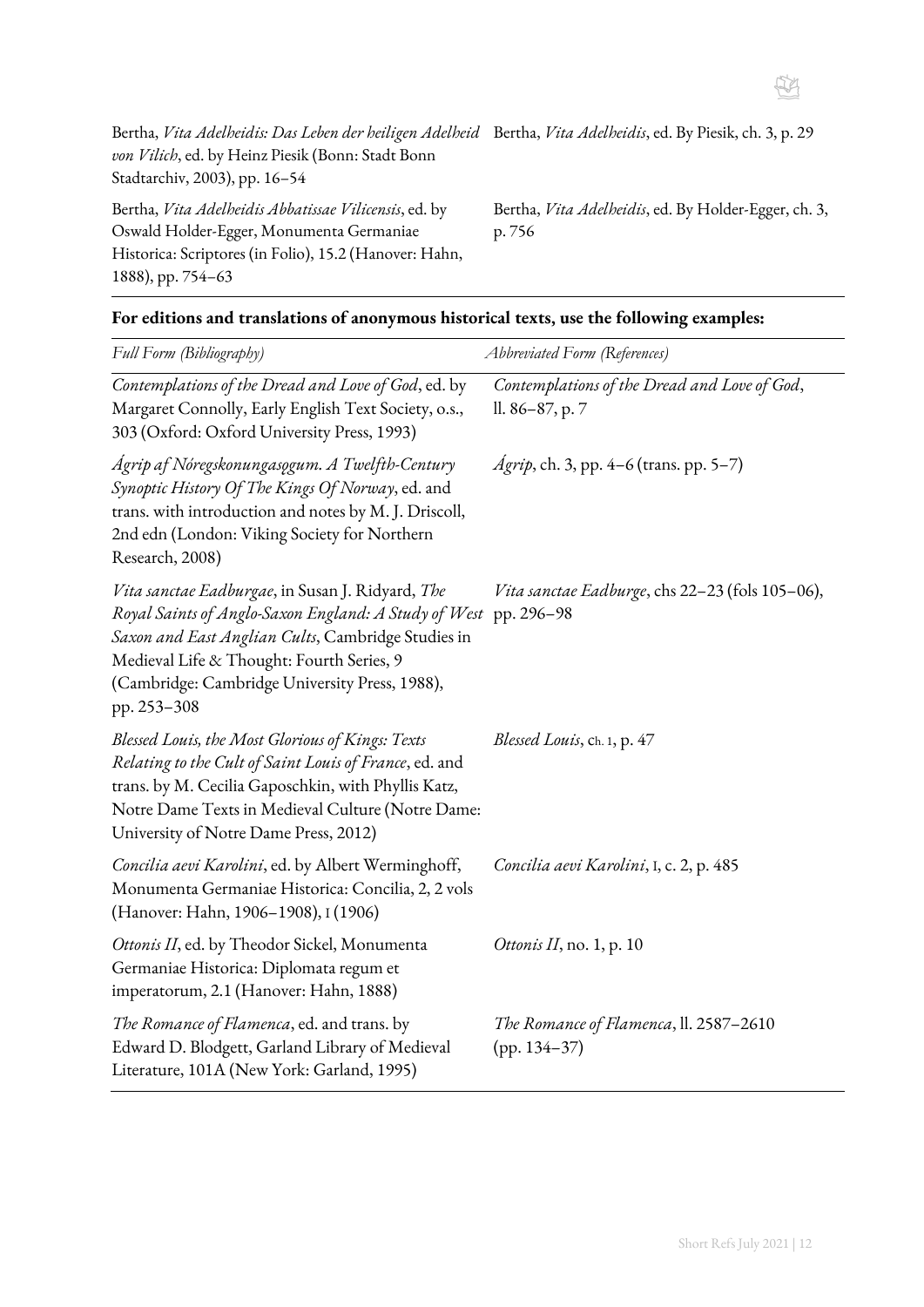# H

| For early printed texts, use the following examples: |  |
|------------------------------------------------------|--|
|------------------------------------------------------|--|

| Full Form (Bibliography)                                                                                                                                                                    | <i>Abbreviated Form (References)</i>                            |
|---------------------------------------------------------------------------------------------------------------------------------------------------------------------------------------------|-----------------------------------------------------------------|
| Ephrem the Syrian, Opera omnia quae exstant Graece,<br>Syriace, Latine, ed. by Joseph S. Assemani, 6 vols<br>(Rome: Ex typographia Vaticana, 1732-1746)                                     | Ephrem the Syrian, Opera omnia                                  |
| Nielsen, Johan Eberhard, Søgnir fraa Hallingdal<br>(Christiania [Oslo]: Norske Samlaget, 1868)                                                                                              | Nielsen, Søgnir fraa Hallingdal                                 |
| Gentillet, Innocent, Discours sur les moyens de bien<br>gouverner et maintenir en bonne paix un royaume ou<br>autre principauté [] contre Nicolas Machiavel ([n.p.]:<br>[n. pub.], $1576$ ) | Gentillet, Discours sur les moyens de bien gouverner            |
| Dits die Excellente Cronike van Vlaenderen (Antwerp: Dits die Excellente Cronike, fol. 1 <sup>r</sup><br>Willem Vorstermann, 1531)                                                          |                                                                 |
| Hortulus devotionis, variis orationum et exercitiorum<br>piorum, quae mentem in Dei amorem rapiunt []<br>(Köln: Jaspar von Gennep, 1514)                                                    | Hortulus devotionis, variis orationum et<br>exercitiorum piorum |

#### <span id="page-12-0"></span>Secondary Studies

[12.4.1] Supply forenames for names of people cited.

[12.4.2] List multiple entries by one author alphabetically by title (not by date), using the full name for the first entry.

[12.3.3] Editors should be referred to with the abbreviation '(ed.)' or '(eds)'.

[12.4.4] Both publisher and place of publication are required. The name of the publishing house should be given without secondary matter (so Blackwell, *not* Blackwell Publishing) and forenames or initials of publishers (so de Gruyter, *not* Walter de Gruyter). For books published by the same publisher in more than one place, refer only to the first (so Leiden: Brill *not* Leiden-Boston: Brill).

[12.4.5] Provide full references to series and series numbers, where appropriate.

[12.4.6] The journal number (and part number, if applicable), should be included in the reference.

[12.4.7] References to a footnote should be given as, e.g. p. 23 n. 2 (page and note number not separated by a comma), references to figures and tables quoted from a secondary publication should be given as, e.g. p. 23 fig. 4; p. 59 table 3. References to a volume number (in roman numerals, small caps) should be included when it is not clear from the bibliographical entry alone which volume is being used, e.g. Foot, *Veiled Women*, II, p. 123.

[12.4.8] When citing multiple articles from the same edited collection, always provide full bibliographic details for the edited collection, not a short reference.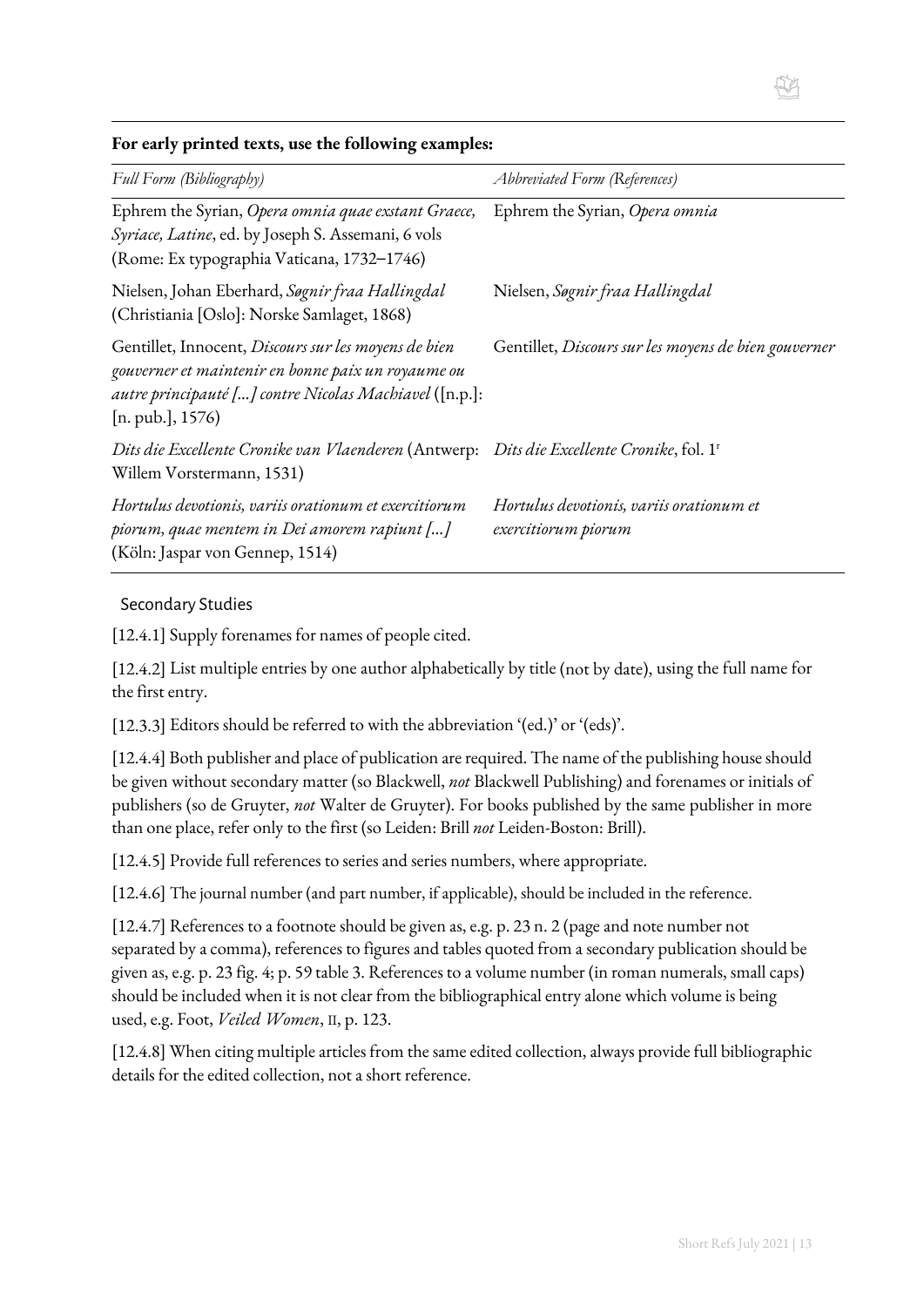[12.4.9] If a work is cited several times in a volume, authors can elect to abbreviate key titles. These can then be included either in a separate list of abbreviations, or else as part of the bibliography. However, the author should also ensure that an abbreviation is explained in full the first time it is used in a text:

e.g.ThisinformationcanbefoundinBede's*Historica ecclesiastica gentis Anglorum* (hereafter*Hist. eccl.*).

e.g. According to the *Annals of Loch Cé* (hereafter *ALC*).

| $\frac{1}{2}$ . The monographs are the rest $\frac{1}{2}$ and $\frac{1}{2}$ and $\frac{1}{2}$                                                                                              |                                                                    |
|--------------------------------------------------------------------------------------------------------------------------------------------------------------------------------------------|--------------------------------------------------------------------|
| Full Form (Bibliography)                                                                                                                                                                   | Abbreviated Form (References)                                      |
| Arens, Hans, Aristotle's Theory of Language and its<br>Tradition: Texts from 500-1750, Studies in the<br>History of the Language Sciences, 29 (Amsterdam:<br>Benjamins, 1984)              | Arens, Aristotle's Theory of Language and its<br>Tradition, p. 147 |
| Couturaud, Barbara, Les incrustations en coquille de<br>Mari: nouvelles données sur les panneaux figuratifs<br>incrustés au Proche-Orient ancien, Subartu, 40<br>(Turnhout: Brepols, 2018) | Couturaud, Les incrustations en coquille de Mari                   |
| Smallwood, E. Mary, The Jews under Roman Rule:<br>From Pompey to Diocletian, Studies in Judaism in Late<br>Antiquity, 20 (Leiden: Brill, 1976)                                             | Smallwood, The Jews under Roman Rule                               |
| Grundmann, Herbert, Religious Movements in the<br>Middle Ages, trans. by Steven Rowan (Notre Dame:<br>University of Notre Dame Press, 1995)                                                | Grundmann, Religious Movements, pp. 119-23                         |

#### **For a monograph, use the following examples:**

#### **For a chapter or an article in a book, use the following examples:**

| Full Form (Bibliography)                                                                                                                                                                                                                                          | <b>Abbreviated Form (References)</b>                      |
|-------------------------------------------------------------------------------------------------------------------------------------------------------------------------------------------------------------------------------------------------------------------|-----------------------------------------------------------|
| Kristol, Andres M., 'L'intellectuel "anglo-normand"<br>face à la pluralité des langues: le témoignage implicite<br>du ms. Oxford, Magdalen 188', in Multilingualism in<br>Later Medieval Britain, ed. by David A. Trotter<br>(Cambridge: Brewer, 2000), pp. 37-52 | Kristol, 'L'intellectuel "anglo-normand"', p. 49          |
| Schendl, Herbert, 'Linguistic Aspects of Code-<br>Switching in Medieval English Texts', in<br>Multilingualism in Later Medieval Britain, ed. by<br>David A. Trotter (Cambridge: Brewer, 2000), pp. 77-<br>92                                                      | Schendl, 'Linguistic Aspects of Code-Switching',<br>p. 81 |
| Bruun, Mette Birkedal, and Emilia Jamroziak,<br>'Introduction', in The Cambridge Companion to the<br>Cistercian Order, ed. by Mette Birkedal Bruun<br>(Cambridge: Cambridge University Press, 2013),<br>pp. $1-7$                                                 | Bruun and Jamroziak, 'Introduction', p. 5 n. 7            |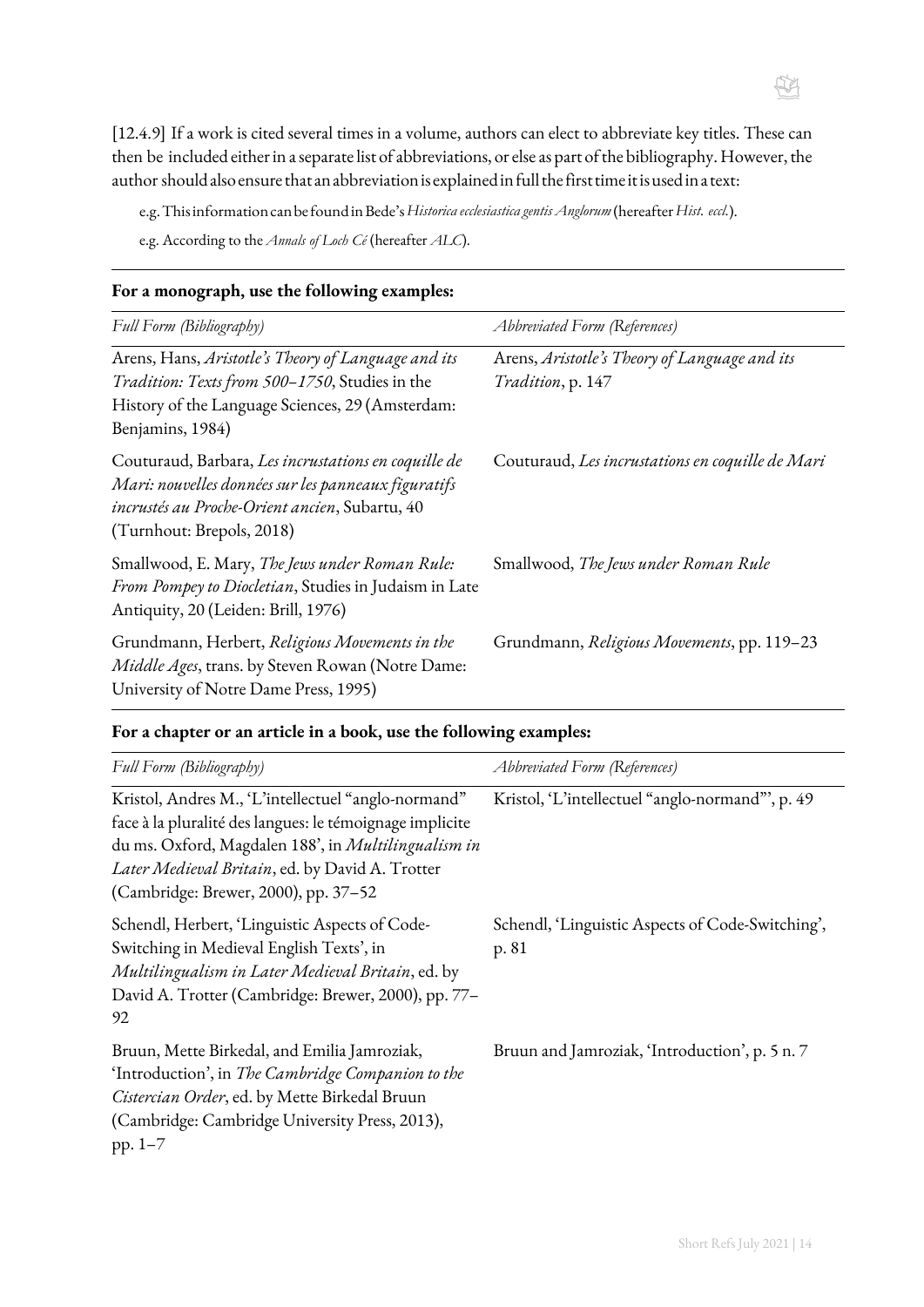

Thomas, Christine M., 'The Sanctuary of Demeter at Thomas, 'The Sanctuary of Demeter at Pergamon' Pergamon: Cultic Space for Women and its Eclipse', in *Pergamon, Citadel of the Gods: Archaeological Record, Literary Description, and Religious Development*, ed. by Helmut Koester, Harvard Theological Studies, 46 (Harrisburg: Trinity, 1998), pp. 277–98

| Full Form (Bibliography)                                                                                                                                                                                                                                           | <b>Abbreviated Form (References)</b>                                  |
|--------------------------------------------------------------------------------------------------------------------------------------------------------------------------------------------------------------------------------------------------------------------|-----------------------------------------------------------------------|
| Ackermann, Hans Christoph, and Jean-Robert Gisler,<br>eds, Lexicon iconographicum mythologiae classicae, 16<br>pts in 8 vols and indexes (Zurich: Artemis, 1981-<br>1999)                                                                                          | Ackermann and Gisler, Lexicon iconographicum<br>mythologiae classicae |
| Cancik, Hubert, and Helmuth Schneider, eds, Der<br>neue Pauly: Enzyklopädie der Antike (Stuttgart:<br>Metzler, 1996-)                                                                                                                                              | Cancik and Schneider, Der neue Pauly                                  |
| Pauly, August Friedrich von, Georg Wissowa,<br>Wilhelm Kroll, Kurt Witte, Karl Mittelhaus, and<br>Konrat Ziegler, eds, Paulys Realencyclopädie der<br>classischen Altertumswissenschaft, new edn., 68 pts,<br>15 suppls, and index (Stuttgart: Metzler, 1893-1980) | Pauly and others, Paulys Realencyclopädie                             |
| Engelmann, Wilhelm, ed., Bibliotheca scriptorum<br>classicorum, 8th edn. (Leipzig: Engelmann, 1880-<br>1883)                                                                                                                                                       | Engelmann, Bibliotheca scriptorum classicorum                         |
| Hornblower, Simon, and Anthony Spawforth, The<br>Oxford Classical Dictionary, 3rd edn (Oxford: Oxford<br>University Press, 1996)                                                                                                                                   | Hornblower and Spawforth, The Oxford Classical<br>Dictionary          |

#### **For an article in a dictionary or encyclopaedia, use the following examples:**

#### **For a general reference to an edited collection, use the following examples:**

| Full Form (Bibliography)                                                                                                                                                       | <i>Abbreviated Form (References)</i>          |
|--------------------------------------------------------------------------------------------------------------------------------------------------------------------------------|-----------------------------------------------|
| Hamburger, Jeffrey F., and Susan Marti, eds, Crown<br>and Veil: Female Monasticism from the Fifth to the<br>Fifteenth Centuries (New York: Columbia University<br>Press, 2008) | Hamburger and Marti, eds, Crown and Veil      |
| Assmann, Jan, and Martin Bommas, eds, Ägyptische<br>Mysterien? (Munich: Fink, 2002)                                                                                            | Assman and Bommas, eds, Agyptische Mysterien? |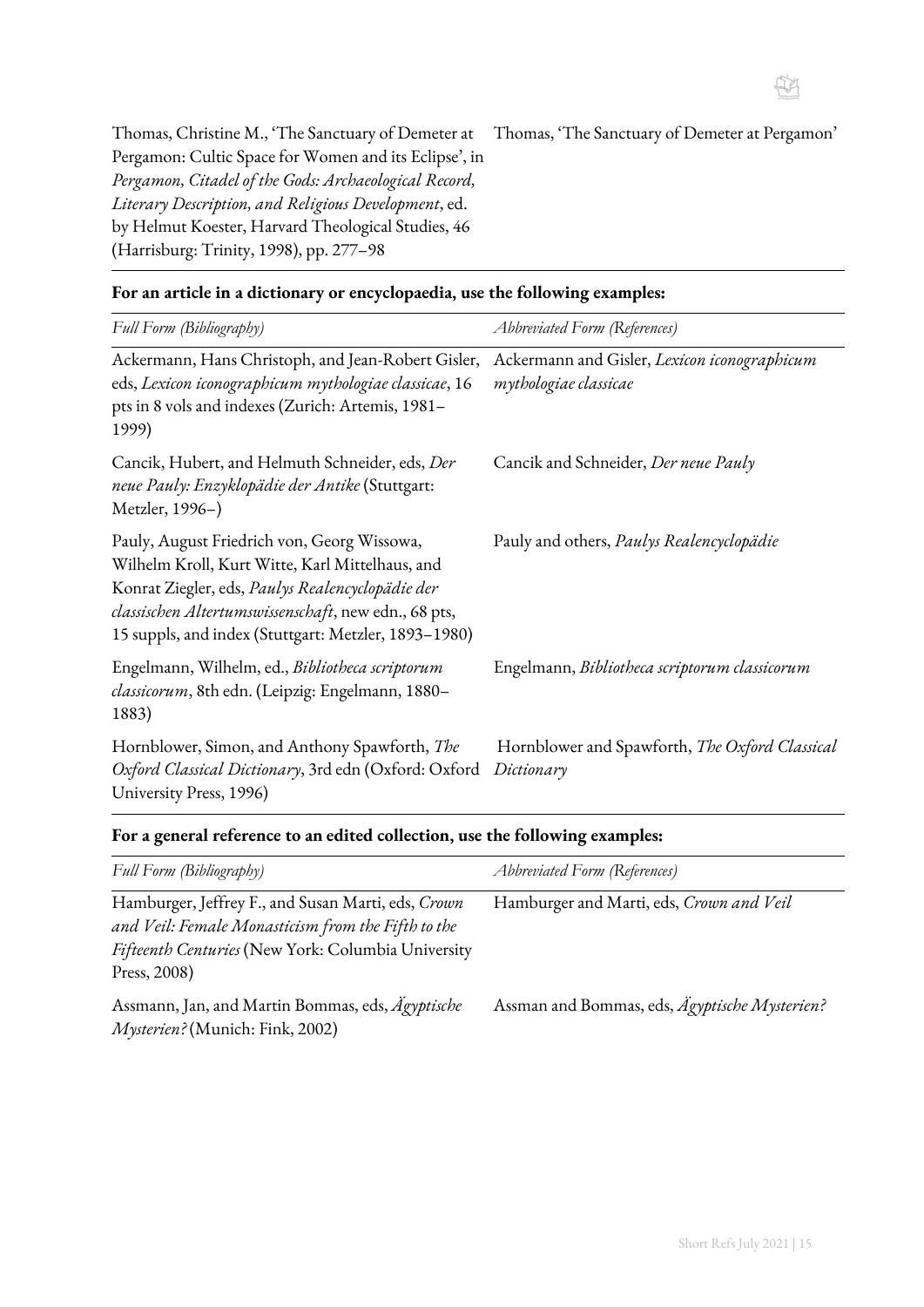| Full Form (Bibliography)                                                                                                                                                                                                                                                           | <b>Abbreviated Form (References)</b>                                |
|------------------------------------------------------------------------------------------------------------------------------------------------------------------------------------------------------------------------------------------------------------------------------------|---------------------------------------------------------------------|
| Proust, Marcel, Cahiers 1 à 75 de la Bibliothèque<br>nationale de France, IV: Cahier 53: Bibliothèque<br>nationale de France. Nouvelles acquisitions françaises<br>16693, ed. by Nathalie Mauriac Dyer, Kazuyoshi<br>Yoshikawa, and Pyra Wise, 2 vols (Turnhout: Brepols,<br>2012) | Proust, Cahier 53                                                   |
| Cassin, Mattieu, and Sébastien Morlet, Histoire de la<br>littérature grecque chrétienne des origines à 451, IV: Du<br>IVe siècle au concile de Chalcédoine (Paris: Les Belles<br>Lettres, 2021)                                                                                    | Cassin and Morlet, Histoire de la littérature grecque               |
| Weijers, Olga, and Monica B. Calma, Le travail<br>intellectuel à la Faculté des arts de Paris: textes et<br>maîtres (ca. 1200-1500), VIII: Répertoire des noms<br>commençant par R, Studia Artistarum, 25 (Turnhout:<br>Brepols, 2010)                                             | Weijers and Calma, Le travail intellectuel à la<br>Faculté des arts |
| Strayer, Joseph R., Dictionary of the Middle Ages, VII:<br>Italian Renaissance-Mabinogi (New York: Scribner,<br>1986).                                                                                                                                                             | Strayer, Dictionary of the Middle Ages                              |
| Clackson, Sarah, Erica Hunter, and Samuel N. C.<br>Lieu, Dictionary of Manichaean Texts, I: Texts from<br>the Roman Empire (Texts in Syriac, Greek, Coptic and<br>Latin) (Turnhout: Brepols, 1999)                                                                                 | Clackson and others, Dictionary of Manichaean<br>Texts              |

#### **For a multi-authored, multivolume work, use the following examples:**

## **For a journal article, use the following examples:**

| Full Form (Bibliography)                                                                                                                                                                                                                                     | Abbreviated Form (References)                               |
|--------------------------------------------------------------------------------------------------------------------------------------------------------------------------------------------------------------------------------------------------------------|-------------------------------------------------------------|
| Cook, Robert F., 'Baudouin de Sebourc: un poème<br>édifiant?', Olifant, 14 (1989), 115-35                                                                                                                                                                    | Cook, 'Baudouin de Sebourc', p. 129                         |
| Constable, Giles, 'Medieval Latin Metaphors', Viator, Constable, 'Medieval Latin Metaphors', p. 16<br>$38.2(2007), 1 - 20$                                                                                                                                   |                                                             |
| Trilling, Lionel, 'In Mansfield Park', Encounter, 3.3<br>(September 1954), 9-19                                                                                                                                                                              | Trilling, 'In Mansfield Park', p. 14                        |
| Genz, Hermann, Riva Daniel, Konstantin<br>Pustovoytov, and Marshall Woodworth, 'Excavations<br>at Tell Fadous-Kfarabida: Preliminary Report on the<br>2011 Season of Excavations', Bulletin d'archéologie et<br>d'architecture libanaises, 15 (1983), 151-74 | Genz and others, 'Excavations at Tell Fadous-<br>Kfarabida' |
| Marotti, Arthur F., 'The Verse Nobody Knows: Rare Marotti, 'The Verse Nobody Knows', p. 218<br>or Unique Poems in Early Modern English                                                                                                                       |                                                             |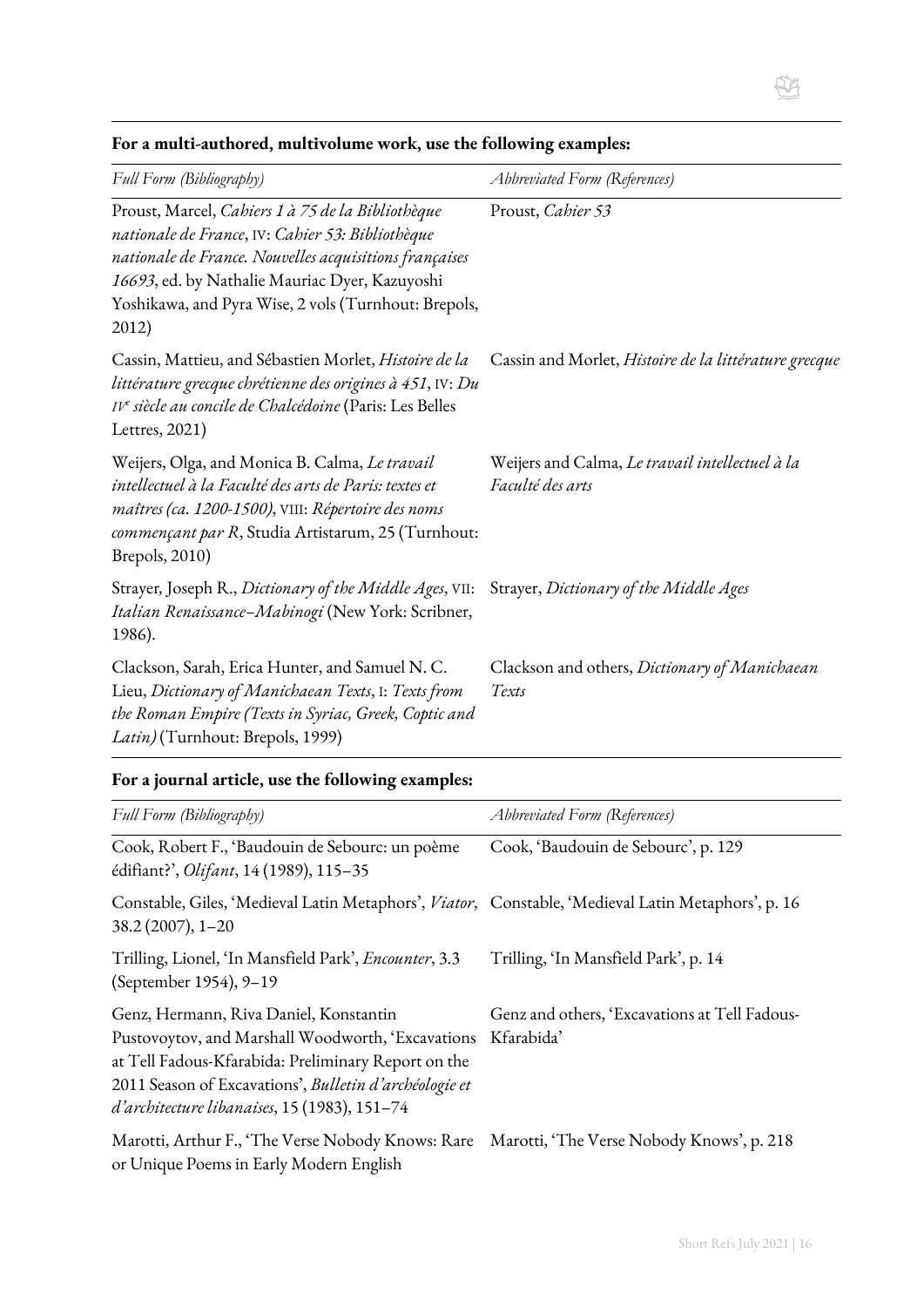| Manuscripts', Huntington Library Quarterly, 80.2<br>$(2017), 201 - 21$                                                                                                                                                                                                                 |                                                            |
|----------------------------------------------------------------------------------------------------------------------------------------------------------------------------------------------------------------------------------------------------------------------------------------|------------------------------------------------------------|
| Reynhout, Lucien, review of Timothy O'Neil, The<br>Irish Hand. Scribes and their Manuscripts from the<br>Earliest Times (2014), Scriptorium 69.2 (2015), 208*-<br>$09*$                                                                                                                | Reynhout, review of O'Neil, The Irish Hand                 |
| Bekker-Nielsen, Tønnes, review of Richard J. A.<br>Talbert and Richard W. Unher, Cartography in<br>Antiquity and the Middle Ages: Fresh Perspectives,<br>New Methods (2008), Bryn Mawr Classical Review,<br>2009.06.07<br><https: 2009="" 2009.06.07="" bmcr.brynmawr.edu=""></https:> | Bekker-Nielse, review of Talbert and Unher,<br>Cartography |

#### **For an article in a newspaper or magazine, use the following example:**

| Full Form (Bibliography)                                                                  | <i>Abbreviated Form (References)</i> |
|-------------------------------------------------------------------------------------------|--------------------------------------|
| Amette, Jacques-Pierre, 'Thé et désespoir', Le Point, 8 Amette, 'Thé et désespoir', p. 18 |                                      |
| October 1989, p. 18                                                                       |                                      |

#### **For a thesis or dissertation, use the following examples:**

| Full Form (Bibliography)                                                                                                                                                                                                                        | Abbreviated Form (References)                                                     |
|-------------------------------------------------------------------------------------------------------------------------------------------------------------------------------------------------------------------------------------------------|-----------------------------------------------------------------------------------|
| Ingram, Robert, 'Historical Drama in Great Britain<br>from 1935 to the Present' (unpublished doctoral<br>thesis, University of London, 1988)                                                                                                    | Ingram, 'Historical Drama', p. 17                                                 |
| Davidson, Daphne L., 'Earl Hákon and his Poets'<br>(unpublished doctoral thesis, University of Oxford,<br>1983)                                                                                                                                 | Davidson, 'Earl Hákon and his Poets'                                              |
| Burke, James Franklin, 'A Critical and Artistic Study<br>of the Libro del Cavallero Cifar' (unpublished<br>doctoral dissertation, University of North Carolina,<br>1966; abstract in Dissertation Abstracts, 27 (1966–<br>$1967$ , $2525 - A$ ) | Burke, 'A Critical and Artistic Study of the Libro<br>del Cavallero Cifar', p. 28 |

#### Online Sources

[12.5.1] For online publications, follow style used for printed publications as detailed [above](#page-12-0) as far as possible, according to publication type(note that many online resources still provide pagination or other details, that should be given in the footnote).

[12.5.2] In addition to the standard details, please give a DOI (displayed as a full URL link in the form [<https://doi.org/xx.xxxx/xxxxx>](https://doi.org/xx.xxxx/xxxxx); no access date) or full URL (in the shortest form possible, so [<https://cantus.uwaterloo.ca>](https://cantus.uwaterloo.ca/), not [<https://cantus.uwaterloo.ca/home>](https://cantus.uwaterloo.ca/home)), followed by an access date between square brackets. Do not quote URLs from services such as tinyurl or bitly which abbreviate other URLs (for example, to fit into a tweet) but quote the originals.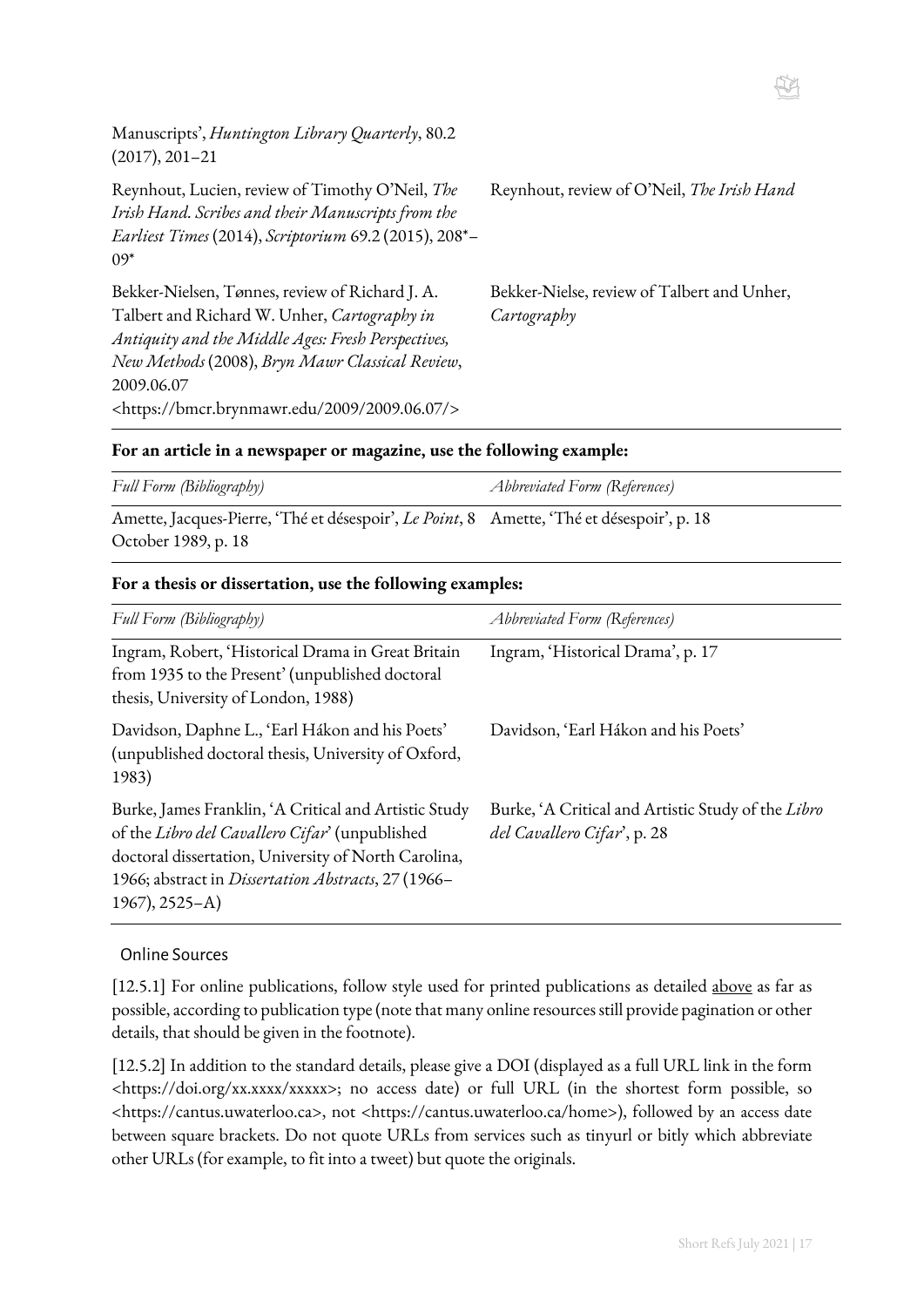[12.5.3] Avoid including DOI or URL details in footnotes, but continue to follow the surname and short-title rules as mentioned above (and in the examples below).

[12.5.4] When online databases provide collections of electronic existing printed publications, cite the details of original print edition, followed by the reference of the database.

[12.5.5] When citing social media, postings should be given in full. Original spelling, punctuation, and @handles and #hashtags should be preserved. Postings should be identified by the writer (real name and, in parentheses, username or handle) and date (without specifying the time of day). No URL is given.

[12.5.6] Blog postings should be cited by URL, with access date between square brackets

[12.5.7] For citing of online digital media, the author, the title (in italics), the type of source, the title of the website, the date of publication, the URL, and the date of access should be given.

[12.5.8] For e-books, give the place of publication (which would be based on the location of the offices of the publisher), the publisher, the year, and an indication of the kind of digital file. Give page numbers or section details only if these are fixed and stable; or refer to the location of a citation by giving section numbers or numbered paragraphs.

| For online publications, use the following examples:                                                                                                                                                                                                         |                                                                                              |  |
|--------------------------------------------------------------------------------------------------------------------------------------------------------------------------------------------------------------------------------------------------------------|----------------------------------------------------------------------------------------------|--|
| Full Form (Bibliography)                                                                                                                                                                                                                                     | Abbreviated Form (References)                                                                |  |
| Aers, David, 'Figuring Forth the Body of Christ:<br>Devotion and Politics', Essays in Medieval Studies, 11<br>$(1994), 1 - 12$<br><https: ems="" ima.wildapricot.org="" index.html=""><br/>[accessed 3 February 2021]</https:>                               | Aers, 'Figuring Forth the Body of Christ', p. 3                                              |  |
| DelCogliano, Mark, 'Basil of Caesarea versus<br>Eunomius of Cyzicus on the Nature of Time:<br>A Patristic Reception of the Critique of Plato',<br>Vigiliae Christianae, 68.5 (2014), 498-532<br><https: 10.1163="" 15700720-12341201="" doi.org=""></https:> | DelCogliano, 'Basil of Caesarea versus Eunomius<br>of Cyzicus on the Nature of Time', p. 503 |  |
| Semmler, Josef, 'Institutiones Aquisgranenses',<br>in Lexikon des Mittelalters, 10 vols (Stuttgart: Metzler, col. 451<br>[1977]-1999), v, cols 451-452, consulted in Brepolis<br>Medieval Encyclopaedias - Lexikon des Mittelalters<br>Online                | Semmler, 'Institutiones Aquisgranenses', V,                                                  |  |
| Desiderius Erasmus, De libero arbitrio diatribe sive<br>collatio, ed. by Johannes von Walter (Leipzig:<br>Deichert, 1935), consulted in Library of Latin Texts                                                                                               | Erasmus, <i>De libero arbitrio</i> , I b 9, p. 18                                            |  |
| Cantus: A Database for Latin Ecclesiastical Chant -<br>Inventories of Chant Sources<br><https: cantus.uwaterloo.ca=""> [accessed 10 June<br/>2021]</https:>                                                                                                  | Cantus                                                                                       |  |
| Institut de recherche et d'histoire des textes (IRHT-<br>CNRS), 'Notice de Sermones, Aelredus Rievallensis                                                                                                                                                   | 'Notice de Sermones, Aelredus Rievallensis'                                                  |  |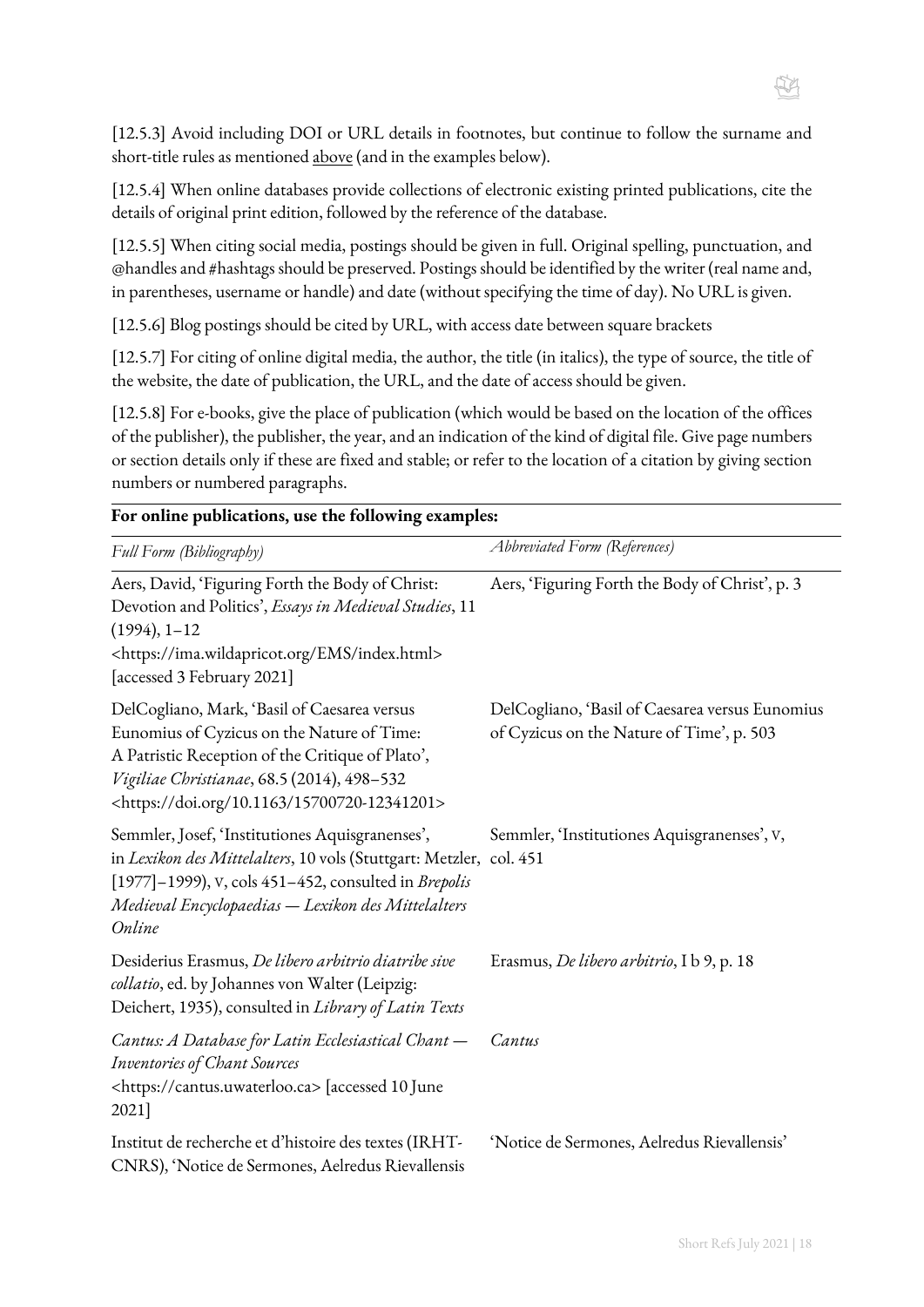(1109?-1166)', in Pascale Bourgain and Dominique Stutzmann, *FAMA : Œuvres latines médiévales à succès*, 2019 [<http://fama.irht.cnrs.fr/oeuvre/636229>](http://fama.irht.cnrs.fr/oeuvre/636229) [accessed 10 June 2021]

Marit Gypen, 'Herimannus Tornacensis, *Liber de restauratione monasterii Sancti Martini Tornacensis; Narratio restaurationis abbatiae Sancti Martini Tornacensis*', in *The Narrative Sources from the Medieval Low Countries: De verhalende bronnen uit de Zuidelijke Nederlanden*, ed. by Jeroen Deploige (Brussels: Commission royale d'Histoire, 2009–), id H030 <http://www.narrative-sources.be/> [accessed Herimannus Tornacensis, *Liber de restauratione monasterii*

H

**For blog posts, use the following example:**

10 June 2021].

| Full Form (Bibliography)                                                                   | <i>Abbreviated Form (References)</i>       |
|--------------------------------------------------------------------------------------------|--------------------------------------------|
| Hiltner, Stephen Andrew, 'On Press with "The Paris                                         | Hiltner, 'On Press with "The Paris Review" |
| Review"                                                                                    |                                            |
| <http: 01="" 03="" 2012="" blog="" o<="" td="" www.theparisreview.org=""><td></td></http:> |                                            |
| n-press-with-the-paris-review/> [accessed 3 March]                                         |                                            |
| 2012]                                                                                      |                                            |

#### **For online digital media, use the following examples:**

| Full Form (Bibliography)                                                                                                                                                                                                                                                                                                                                         | Abbreviated Form (References) |
|------------------------------------------------------------------------------------------------------------------------------------------------------------------------------------------------------------------------------------------------------------------------------------------------------------------------------------------------------------------|-------------------------------|
| Borchert, Till-Holger, BRAFA Art Talk 2020. Jan van Borchert, BRAFA Art Talk<br>Eyck and his Workshop. Thoughts about Organization,<br>Collaborators and Legacy, online video recording,<br>YouTube, 8 May 2020<br><https: watch?v="&lt;br" www.youtube.com="">qOGo3z8TvEs&gt; [accessed 9 June 2021]</https:>                                                   |                               |
| Van Bogaert, Julie, interview with Steven Vanderputten, Van Bogaert, Geheugenisssen<br>Geheugenissen: Dark Age Nunneries. The Secret Lives of<br>Medieval Nuns, podcast, Soundcloud, 29 June 2018<br><https: dark-age-<br="" soundcloud.com="" user-711326240="">nunneries-the-secret-lives-of-medieval-nuns&gt; [accessed 3<br/>June <math>2021</math></https:> |                               |
| For e-books, use the following examples:                                                                                                                                                                                                                                                                                                                         |                               |

| Full Form (Bibliography)                                                                                   | Abbreviated Form (References) |
|------------------------------------------------------------------------------------------------------------|-------------------------------|
| Rose, Els, The Apocryphal Acts of the Apostles in Latin Rose, The Apocryphal Acts of the Apostles in Latin |                               |
| Christianity: Proceedings of the First International                                                       | Christianity.                 |
| Summer School on Christian Apocryphal Literature,                                                          |                               |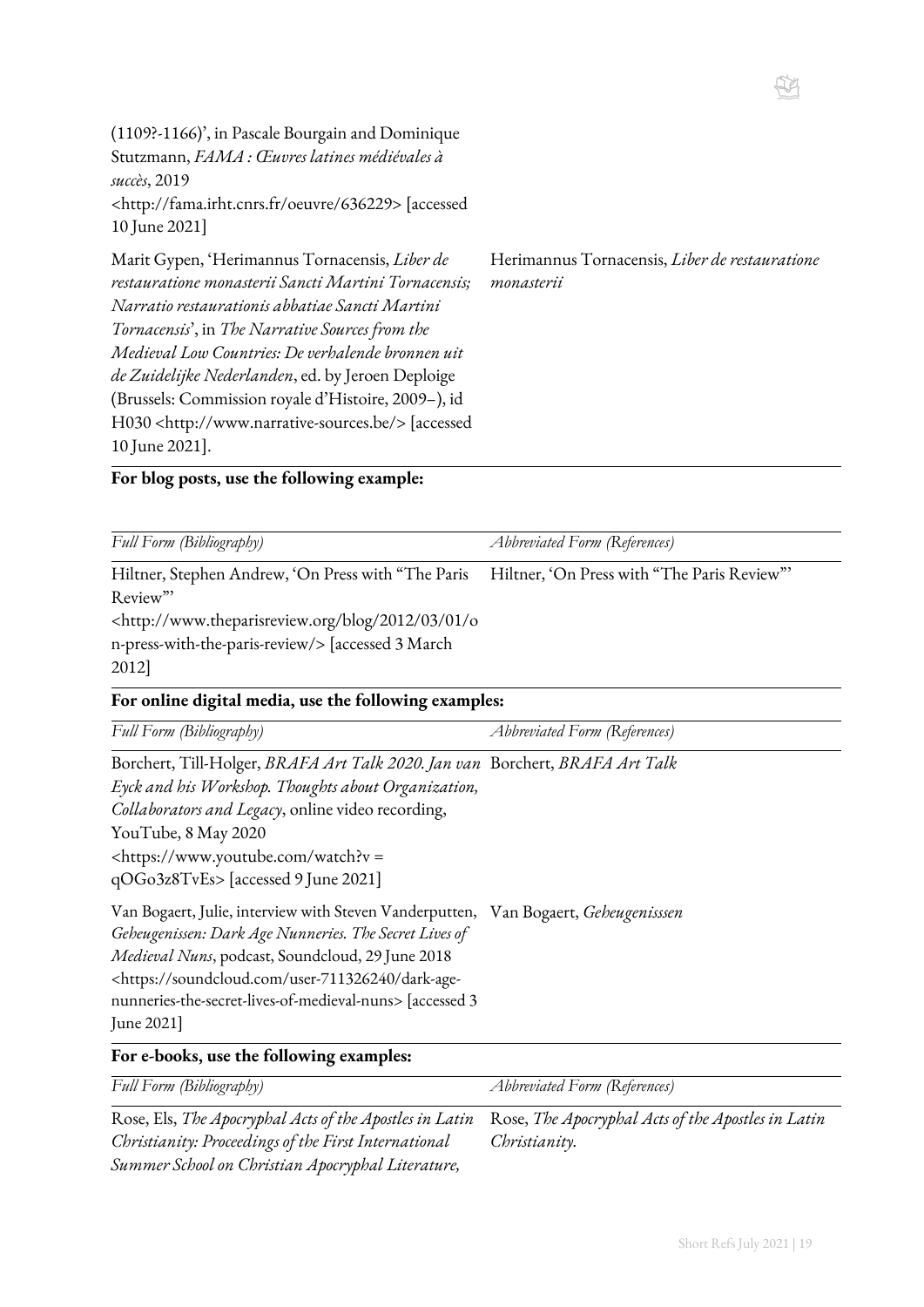*Strasbourg 2012* (Turnhout: Brepols, 2014), e-book (pdf)

Wolf, Kirsten, and Dario Bullitta, eds, *Saints and their Woolf and Bullita, eds, Saints and their Legacies in Legacies in Medieval Iceland*, Studies in Old Norse Literature (Cambridge: Brewer, 2021), e-book (epub) *Medieval Iceland*

## <span id="page-19-0"></span>Image Guidelines

## *Delivery of Images*

All images should be supplied electronically, as individual files, in tiff or jpg format. Please do not embed images within a Word document. For single-authored monographs, one batch of images for the whole volume would be preferred. In the case of an edited volume or a journal issue, it may be appropriate and more convenient to supply separate batches for each chapter or article. Please ensure that image files are clearly labelled to match the caption or in-text reference (i.e. the image file for Figure 3.7 should be labelled 'Fig\_3.7.tif').

Figures should be divided according to type (for monographs: Figures, Tables, and Plates) or by author (for edited collections) and should be numbered sequentially per chapter or per contribution. For example, the second figure in Chapter 3 or Article 3 would be Fig. 3.2; the fourth table in Chapter 5 or Article 5 would be Table 5.4, etc.

In addition, please supply a comprehensive list of all images in the volume, separated by chapter or contributor, and then by image type:

- *Figures*, including maps/plans, charts, and graphs
- *Tables* (both separate files and tables that have been drawn within the Word document text, i.e. not supplied as a separate file)
- *Plates*

Please add the caption and specific typesetting instructions (preferred size, black & white/colour, facing images, cropping, etc.) to this list or to the image placeholder in the text.

#### Example:

*In-text reference example:* The main text is emphasized by monumental decorated initials of the geometric type, whose visual impact is enhanced by sumptuous ornamentation and further enriched with glossy, enamel-like colours (Fig. 3.4).

*Note to typesetter example:* Insert Fig. 3.1 here, approx. ½ page, black & white.

*Full caption placeholder example:* Fig. 3.4. Montecassino, Archivio dell'Abbazia, Cod. 759, p. 129 © Montecassino, Archivio dell'Abbazia.

#### *Technical Requirements*

The quality of your images will only be as good as the copy we receive.

Therefore, please ensure you send us images of the highest quality possible, to the following specifications (specifications can be confirmed by checking the 'properties' of the image file):

- Figures (photographs, scans, and other digital images)
	- o In tiff or jpg format.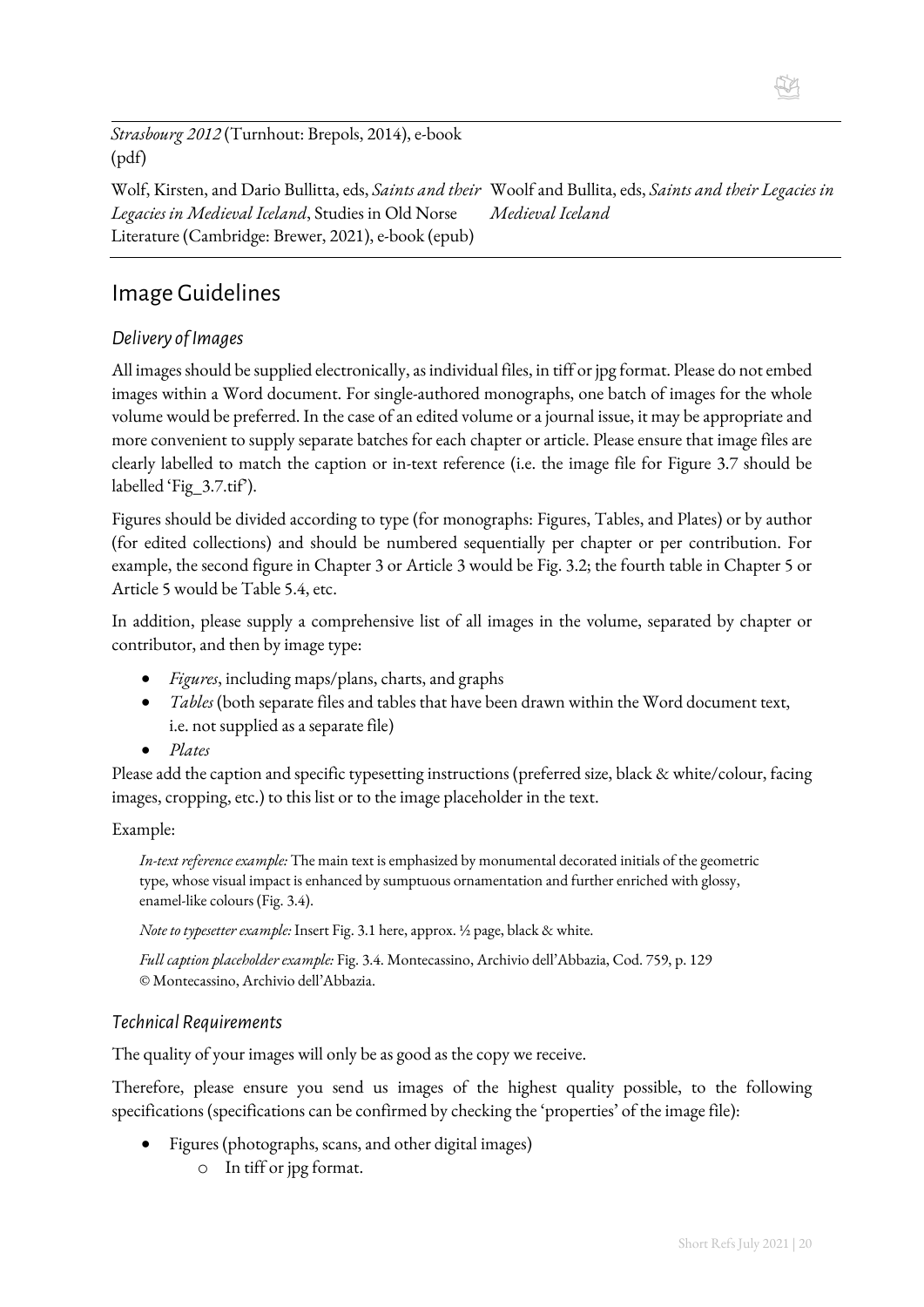- o 300 dpi *minimum.*
- o Do not convert colour images to greyscale, as this might have an impact on the quality of the image. This conversion, if needed, is done in typesetting.
- o Do not crop images. If only a detail of an image needs to reproduced, send us the highresolution file and an example of how it should be cropped.
- Line art that is author-created (e.g. maps)
	- o All maps must conform to accepted cartographic standards and as a minimum must contain a north arrow and a metric scale appropriate to the size of the area shown (contact your publishing manager for editable versions of these in various file formats).
	- o Place names in maps must be spelled as they appear in the text. Note that the legend/key should be in the language of the contribution.
	- o In an editable vector format, eps is preferred.
	- o If providing line art as a vector file, and the formatting/font of embedded text is required to be retained, please ensure that all text is converted to outlines before submitting the images.
	- o Monochrome images should be supplied as monochrome (bitmap), not as greyscale images.
- Charts or graphs
	- o In editable format, not as an exported image (tiff, jpg, or another image format).
	- o Personal or place names must be spelled as they appear in the text.
	- o Must include a clear legend (as required).
	- o Use greyscales or patterns to make sure the charts/graphs can be understood when printing in black & white.

The quality of all images will be checked and, if they do not appear sufficient for publication in the desired context, they will be rejected unless a better replacement is supplied.

#### *Permissions*

A copyright/permissions statement, or other source acknowledgement (such as 'photo/drawing by the author' or 'Image in the public domain') must be provided in the caption (or in a photo credits section at the back of the book) so that we have confirmation that we may include the image in the publication. If the institution granting permission does not specify anything for a caption, the default statement "Reproduced with permission" can be used.

Please note that it is the responsibility of the author/contributor to check whether their images require formal permission (from a library or museum etc.), and they should apply for and purchase those permissions themselves. Please exercise caution when using image sources from the internet or from existing publications. It is usually not sufficient to simply cite the publication or website and we expect authors to make all necessary efforts to acquire the required permission statements.

Museums, libraries, and galleries will often request certain information (print run, distribution, publication format, type of publication). See the details below for this information:

- Print run: ask your publishing manager for an estimated print run
- Worldwide distribution; one language (English)
- Print *and* online publication
- Academic publication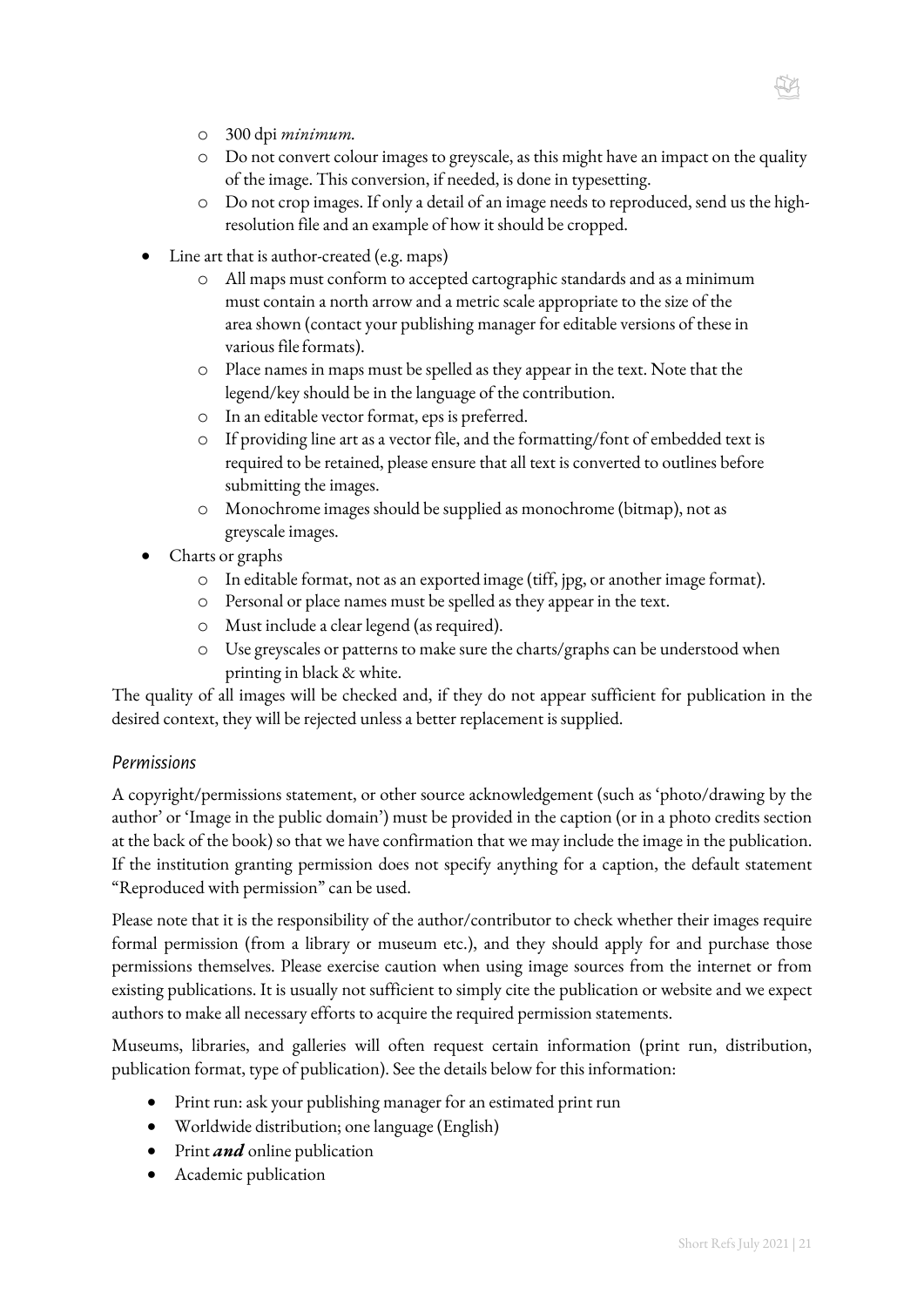H

For images that have been released into the public domain or made available under a Creative Commons (CC) license, please include this information in your caption as a standard source/acknowledgement and so we know the image is free from restrictions. See examples below.

#### *Placement Notes*

In order for the typesetter to know where to include your images within the flow of your text, please ensure that you have indicated where each image is to be placed with a full highlighted caption/placeholder line, along with any preferences regarding size, orientation, and (if necessary) colour, followed by the caption. We also recommend that you give an in-text reference to the image within the text flow where it is discussed, so that we can position the image at an optimum place in the text, and as a guide to your readers.

Example:

[Figure 1 goes here, approximately half page portrait, colour]

*followed by the caption, e.g.:*

Figure 1.3. Mount from Veggerslev, Denmark, in the shape of a stylized horse, Copenhagen, Nationalmuseet. Seventh or eighth century. Photo courtesy of the Nationalmuseet.

The placeholder line should appear close to the relevant point in the text, located at the start or end of a paragraph. If you do not provide a placeholder or in-text reference, we will automatically place all images at the end of the book/chapter.

#### *Captions*

Please note that captions must follow the templates below strictly in order to keep your images consistent with our style sheet, and a permission or copyright statement is essential.

#### Objects (e.g. coins, sculptures, paintings, engravings, artefacts from a museum or gallery)

[Label and Number.] [Name of creator/artist (where known),] [Description of object or *Title of object*,] [Location of museum/gallery,] [Name of museum/gallery in its native form.] [Date of creation where known.] [Copyright ownership statement or Reproduced with the permission of X / CC BY-SA licence or available in public domain.]

#### Examples:

Figure 1.3. Mount from Veggerslev, Denmark, in the shape of a stylized horse, Copenhagen, Nationalmuseet. Seventh or eighth century. Photo courtesy of the Nationalmuseet.

Plate 2.1. Sebastiano del Piombo, *Portrait of Giulia Gonzago*, Florence, Galleria degli Uffizi. 1530s. Courtesy of the Ministero Beni e Att. Culturali.

Figure 11.6. Part of the propylaeum as it appears today (2014). Photo by Michael Gunther, CC BY-SA 3.0, via Wikimedia Commons.

#### Maps, Drawings, Photos

[Label and Number.] [Title or description of image.] [Copyright ownership statement.]

Examples:

Figure 5.4. Map showing place names discussed in the text. Map by author.

Figure 8.2. Graph showing interest burden and revenue in Holland, 1574–1794. Figure by author.